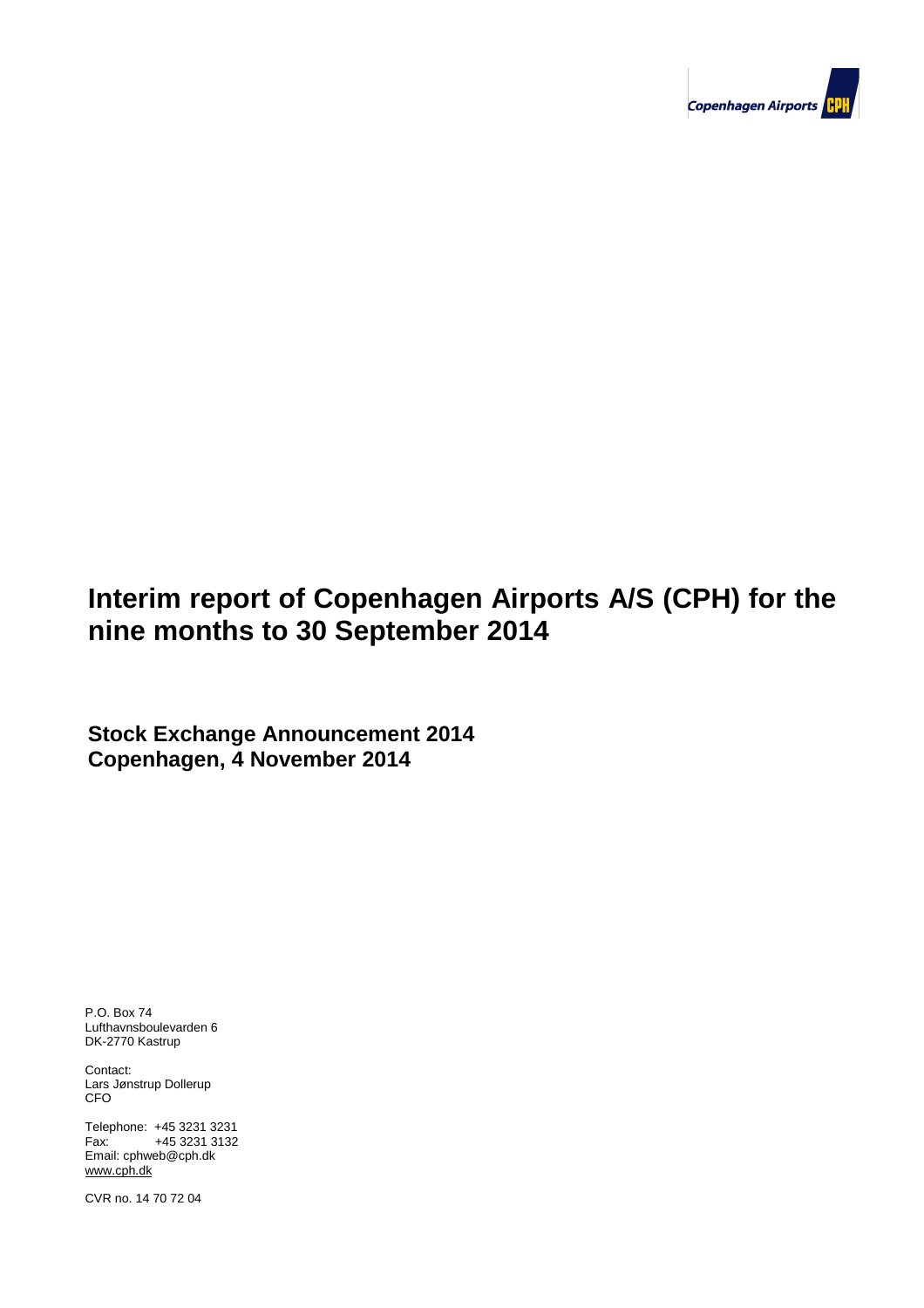#### **Contents**

| INTERIM REPORT OF COPENHAGEN AIRPORTS A/S (CPH) FOR THE NINE MONTHS TO 30 |  |
|---------------------------------------------------------------------------|--|
|                                                                           |  |
|                                                                           |  |
|                                                                           |  |
|                                                                           |  |
|                                                                           |  |
| MANAGEMENT'S FINANCIAL REVIEW FOR THE INTERIM PERIOD                      |  |
|                                                                           |  |
|                                                                           |  |
|                                                                           |  |
|                                                                           |  |
|                                                                           |  |
|                                                                           |  |
|                                                                           |  |
|                                                                           |  |
|                                                                           |  |
|                                                                           |  |
|                                                                           |  |
|                                                                           |  |
|                                                                           |  |
|                                                                           |  |
|                                                                           |  |
|                                                                           |  |
|                                                                           |  |
|                                                                           |  |

The terms "Copenhagen Airports", "CPH", "the Group", and "the Company" are used synonymously about Copenhagen Airports A/S consolidated with its subsidiaries and associates.

The term "Copenhagen Airport" is used about the airport at Copenhagen, Kastrup, owned by Copenhagen Airports A/S.

The term "YTD" is used about year-to-date figures, and the term "FY" is used about full-year figures.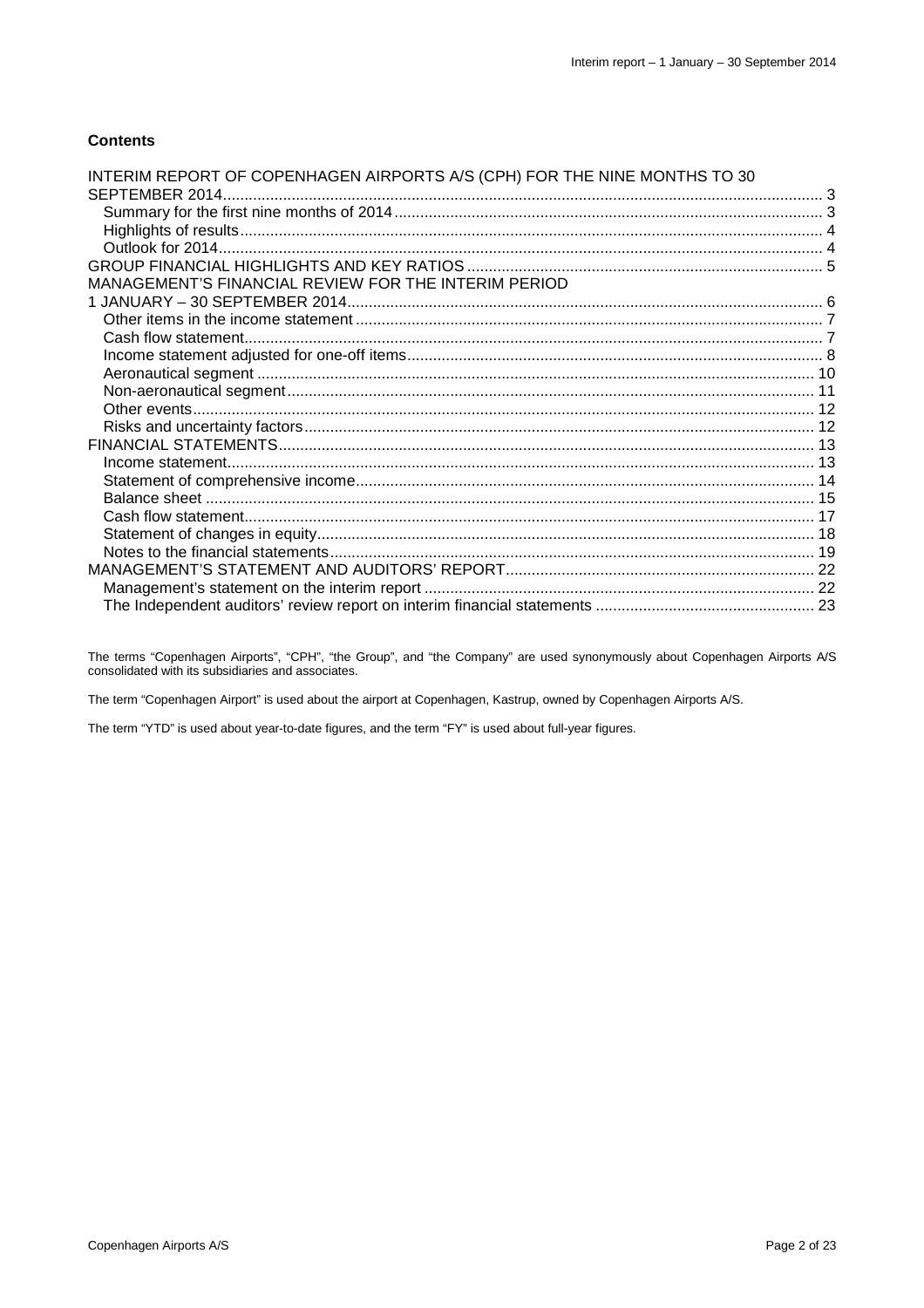### **INTERIM REPORT OF COPENHAGEN AIRPORTS A/S (CPH) FOR THE NINE MONTHS TO 30 SEPTEMBER 2014**

The Board of Directors today approved the interim report for the period 1 January – 30 September 2014.

### **SUMMARY FOR THE FIRST NINE MONTHS OF 2014**

Copenhagen Airports A/S (CPH) recorded a 7.1% increase in passenger numbers in the nine months to 30 September 2014, which resulted in revenue and pre-tax profit improvements. Performance was particularly strong during the summer months and consequently CPH upgrades its full-year guidance.

In the nine months to 30 September 2014, 19.7 million passengers travelled through Copenhagen Airport. The growth in passenger numbers lifted revenue by 6.9%, while profit before tax was up by 10.9% to DKK 1,035.4 million. In Q3 alone, Copenhagen Airport had more than 7.5 million passengers, which is a record for the quarter.

In spite of the higher activity level, CPH managed to reduce costs per departing passenger by 2.9%, when excluding one-off items. This was achieved through a continuing focus on efficiency improvements and on reducing the total costs of operating at Copenhagen Airport, which helps support CPH's World Class Hub strategy.

#### **Growth in traffic in all segments**

Traffic grew in all segments in Q3: the number of international passengers was up by 7.4%, while domestic traffic was up by 4.1%. The number of transfer passengers was up by 14.4%, which strengthens Copenhagen Airport's position as the preferred hub of northern Europe. In addition, the number of long-haul passengers rose by 8.4% – partly due to a significant increase in the number of travellers to the United States.

A strong increase of 40.2% was seen in the traffic of the United States, boosted by Norwegian's three new routes to Fort Lauderdale, New York JFK and Los Angeles, the full-year effect of SAS's route to San Francisco and, not least, the upgrade of the route to New York.

CPH's strategic partnerships with SAS and Norwegian have led to even closer collaboration in areas such as efficiency improvements of the airlines' operating conditions at the airport. That has helped lower the airlines' operating costs, paving the way for growth.

#### **Positive effect from refurbishment**

The rise in passenger numbers also generated growth for the non-aeronautical part of the business, including the shopping centre, parking and the hotel operation. Overall, revenue from the shopping centre increased by 4.2% driven by an 11.0% growth in Food & Beverage.

In the spring, CPH received an award for "the world's best airport gastronomy" at the prestigious FAB Awards, and CPH is pleased to see that passengers are responding favourably to the higher level of quality CPH has successfully introduced in recent years.

Revenue from the specialty shops was up by 6.5%, and revenue from the duty- and tax-free stores was up by 2.3%, indicating that the airport sees a positive full-year effect from the refurbishment of the six duty- and tax-free stores in 2013. Parking revenue increased by 6.8%, primarily driven by a higher average ticket value. Moreover, revenue from the hotel operation was up by 5.5%.

#### **Capital expenditure**

CPH continues its very high level of capital investment to strengthen and expand Copenhagen Airport. In recent years, CPH's capital investment has been in the order of DKK 1 billion per year, and as a result of the steady increase in passenger numbers, CPH is now progressing with plans to expand the central security screening facility. In addition, CPH recently initiated an expansion of Pier C, which is used for long-haul traffic and for non-Schengen traffic. The pier will be extended by 100 metres, adding three new stands with direct access from the gates.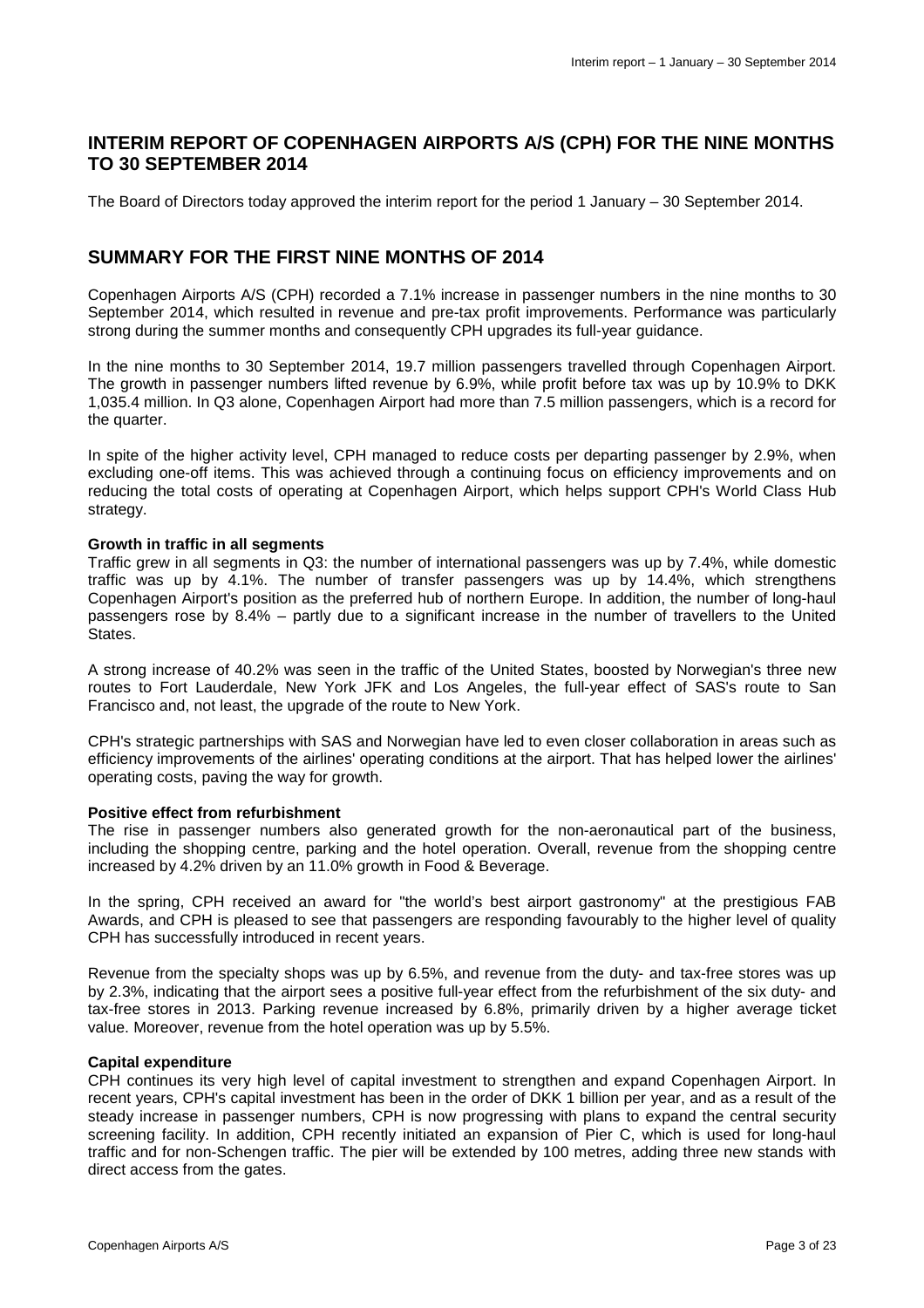#### **New charges agreement**

In August, CPH signed a new charges agreement with the airlines. Under the charges agreement, which covers the period 1 April 2015 – 31 March 2019, the price for using the airport's runways, terminals and services will follow the Danish consumer price index, meaning that the level of charges will remain flat in real terms. This means that Copenhagen Airport will retain its competitive position in the cheapest third of the major European airports, which will help ensure that consumers can enjoy flights at attractive fares to many destinations out of Copenhagen. The charges agreement has been filed with the Danish Transport Authority for approval.

#### **HIGHLIGHTS OF RESULTS**

- Passenger numbers at Copenhagen Airport increased by 7.1% during the first nine months of 2014. The number of locally departing passengers increased by 4.8%, and the number of transfer passengers increased by 14.4%
- Revenue increased by 6.9% to DKK 2,939.2 million (2013: DKK 2,749.8 million) primarily driven by the increase in international locally departing and transfer passengers. The increase was also positively impacted by the index adjustment of passenger-related charges effective from 1 April 2014
- When excluding one-off items, EBITDA grew by 9.2% to DKK 1,675.2 million (2013: DKK 1,534.4 million). Reported EBITDA increased by 9.0% to DKK 1,665.0 million (2013: DKK 1,527.7 million)
- When excluding one-off items, EBIT increased by 9.5% to DKK 1,195.5 million (2013: DKK 1,092.1 million). Reported EBIT increased by 9.2% to DKK 1,185.3 million (2013: DKK 1,085.4 million)
- Net financing costs were in line with 2013
- Profit before tax increased by 11.2% to DKK 1,045.6 million, when excluding one-off items (2013: DKK 940.5 million). Reported profit before tax increased to DKK 1,035.4 million (2013: DKK 933.8 million)
- Capital expenditure amounted to DKK 543.3 million in the first nine months of 2014 (2013: DKK 653.0 million). The first nine months were affected by timing differences in the start-up of projects, including the preparation of the Pier C extension and expansion of the central security screening facility

#### **OUTLOOK FOR 2014**

#### **Forecast of profit before tax**

Based on the traffic growth throughout the summer program, CPH is upgrading its guidance for 2014.

CPH still expect an increase in the number of passengers, which is expected to have a positive effect on revenue. Operating costs are expected to be higher than in 2013, primarily due to the expected rise in passenger numbers and cost inflation, but this will partly be offset by a continuing focus on operating cost efficiencies.

Depreciation charges and financial costs are expected to be higher in 2014 than in 2013 as a result of the continually high investment level. Overall, profit before tax for 2014 is raised to the DKK 1,200.0 million to DKK 1,300.0 million range, when excluding one-off items. This should be compared to the previous guidance of profit before tax of DKK 1,100.0 million and DKK 1,200.0 million. Operating profit before depreciation is projected to be higher in 2014 than in 2013, when excluding one-off items.

#### **Forecast of capital investment**

Under the charges agreement, CPH must invest an average of DKK 500 million annually but, as in previous years, CPH expects to invest at a level significantly higher in 2014 than what it is committed to invest under the charges agreement. CPH will also be investing in non-aeronautical projects for the benefit of airlines and passengers.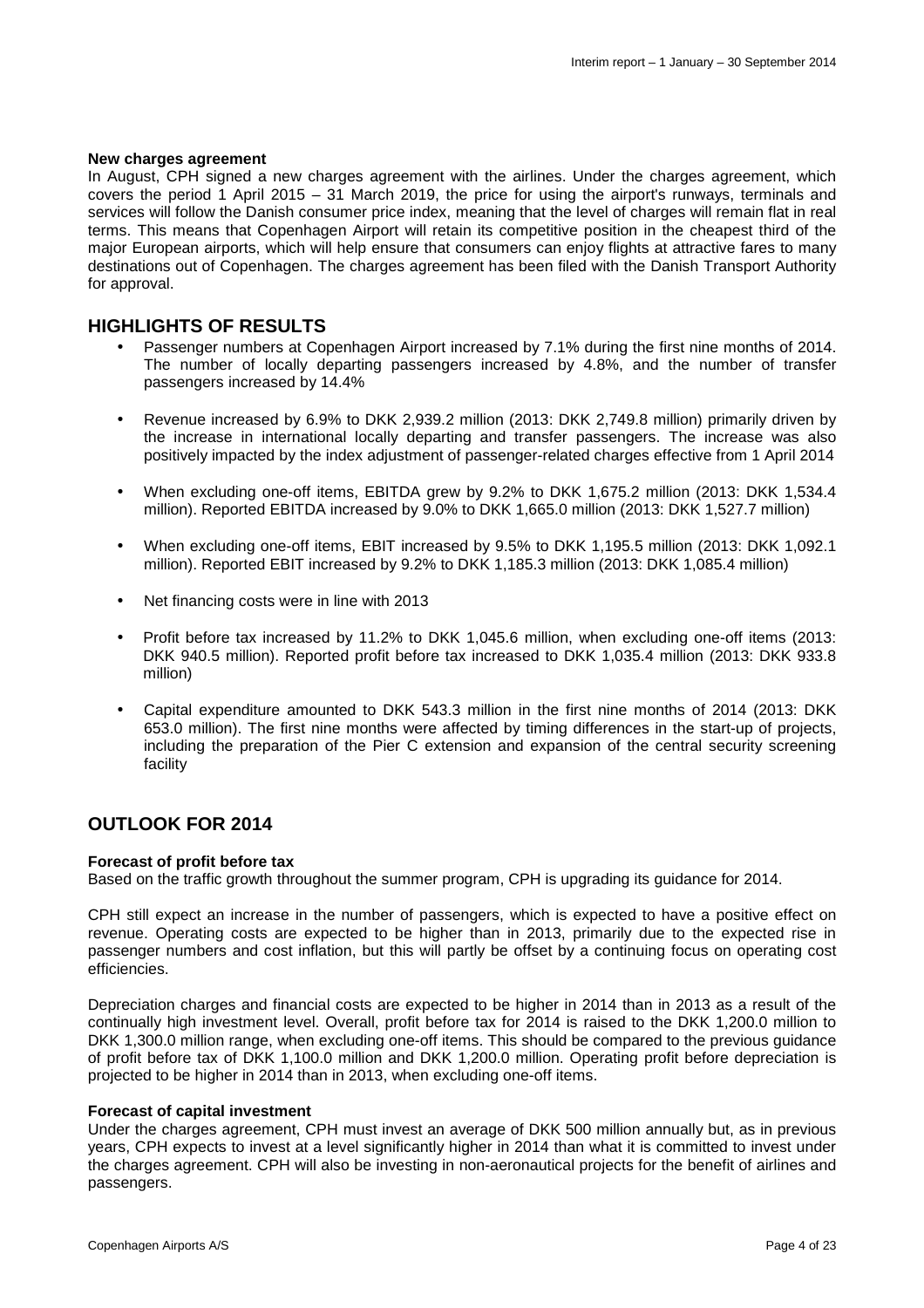## **GROUP FINANCIAL HIGHLIGHTS AND KEY RATIOS**

|                                                        | Q3 2014 | Q3 2013 | <b>YTD 2014</b> | <b>YTD 2013</b> | 2013    |
|--------------------------------------------------------|---------|---------|-----------------|-----------------|---------|
| Income statement (DKK million)                         |         |         |                 |                 |         |
| Revenue                                                | 1,070   | 1,009   | 2,939           | 2,750           | 3,645   |
| <b>EBITDA</b>                                          | 645     | 606     | 1,665           | 1,528           | 1,996   |
| <b>EBIT</b>                                            | 482     | 443     | 1,185           | 1,085           | 1,373   |
| Net financing costs                                    | 40      | 53      | 150             | 152             | 201     |
| Profit before tax                                      | 442     | 390     | 1,035           | 934             | 1,172   |
| Net profit                                             | 325     | 313     | 761             | 768             | 976     |
| <b>Statement of comprehensive income (DKK million)</b> |         |         |                 |                 |         |
| Other comprehensive income                             | (25)    | 7       | (97)            | 21              | (3)     |
| Comprehensive income                                   | 300     | 320     | 664             | 789             | 973     |
| <b>Balance sheet (DKK million)</b>                     |         |         |                 |                 |         |
| Property, plant and equipment                          | 8,767   | 8,611   | 8,767           | 8,611           | 8,669   |
| Financial investments                                  | 1       | 1       | 1               | 1               | 1       |
| <b>Total assets</b>                                    | 9,746   | 9,531   | 9,746           | 9,531           | 9,559   |
| Equity                                                 | 2,608   | 2,716   | 2,608           | 2,716           | 2,901   |
| Interest-bearing debt                                  | 4,577   | 4,247   | 4,577           | 4,247           | 4,204   |
| Capital investments                                    | 229     | 151     | 477             | 532             | 739     |
| Investment in intangible assets                        | 8       | 37      | 66              | 121             | 172     |
| Cash flow statement (DKK million)                      |         |         |                 |                 |         |
| Cash flow from operating activities                    | 686     | 485     | 1,462           | 1,158           | 1,384   |
| Cash flow from investing activities                    | (236)   | (188)   | (542)           | (652)           | (910)   |
| Cash flow from financing activities                    | (438)   | (467)   | (907)           | (1,294)         | (1,270) |
| Cash at end of period                                  | 51      | 46      | 51              | 46              | 37      |
| <b>Key ratios</b>                                      |         |         |                 |                 |         |
| EBITDA margin                                          | 60.3%   | 60.0%   | 56.6%           | 55.6%           | 54.8%   |
| <b>EBIT</b> margin                                     | 45.1%   | 43.8%   | 40.3%           | 39.5%           | 37.7%   |
| Asset turnover rate                                    | 0.44    | 0.43    | 0.41            | 0.39            | 0.39    |
| Return on assets                                       | 20.0%   | 18.7%   | 16.4%           | 15.5%           | 14.7%   |
| Return on equity                                       | 48.6%   | 45.0%   | 36.8%           | 32.4%           | 30.0%   |
| <b>Equity ratio</b>                                    | 26.8%   | 28.5%   | 26.8%           | 28.5%           | 30.3%   |
| Earnings per DKK 100 share                             | 41.4    | 39.9    | 97.0            | 97.9            | 124.4   |
| Cash earnings per DKK 100 share                        | 62.1    | 60.7    | 158.1           | 154.2           | 203.7   |
| Net asset value per DKK 100 share                      | 332.3   | 346.1   | 332.3           | 346.1           | 369.6   |
| NOPAT margin                                           | 32.5%   | 32.3%   | 29.4%           | 29.2%           | 29.1%   |
| Turnover rate of capital employed                      | 0.50    | 0.48    | 0.46            | 0.43            | 0.42    |
| <b>ROCE</b>                                            | 16.3%   | 15.5%   | 13.5%           | 12.4%           | 12.1%   |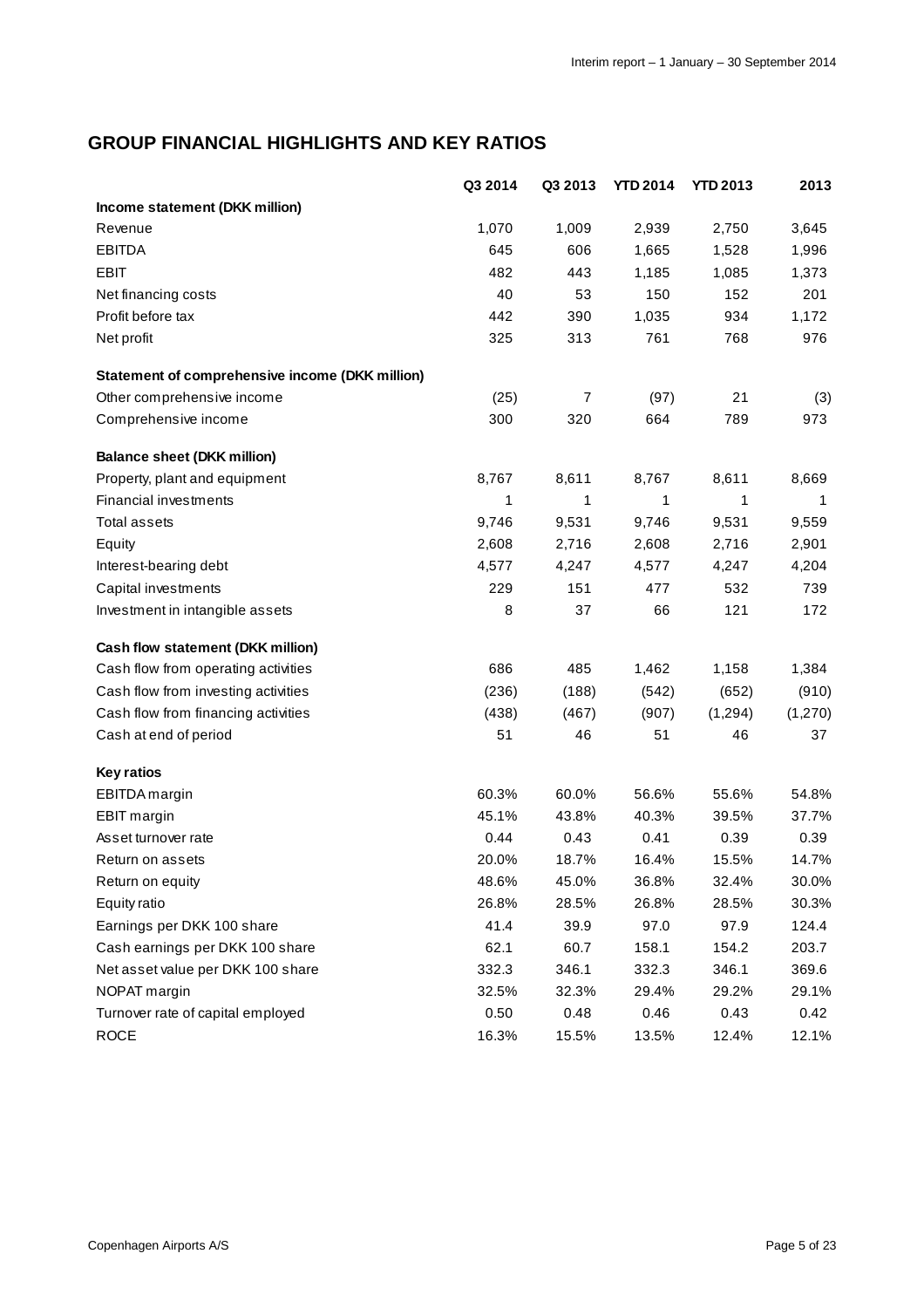### **MANAGEMENT'S FINANCIAL REVIEW FOR THE INTERIM PERIOD 1 JANUARY – 30 SEPTEMBER 2014**

#### **Performance – Q3 2014**

Performance in Q3 2014 was positively affected by a 6.8% increase in the number of passengers at Copenhagen Airport. This contributed DKK 60.7 million to the increase in revenue. Consolidated pre-tax profit in Q3 2014 amounted to DKK 444.1 million, when excluding one-off items of DKK 2.0 million primarily relating to restructuring costs.

#### **YTD performance compared with 2013**

Consolidated revenue amounted to DKK 2,939.2 million corresponding to a 6.9% increase. Aeronautical revenue increased by 9.6% to DKK 1,725.3 million, primarily due to the growth in international locally departing and transfer passengers. The increase was also positively affected by the index adjustment of passengerrelated charges effective from 1 April 2014. Nonaeronautical revenue increased by 3.3 % which was mainly attributable to an increase in passenger numbers and new and improved Food & Beverage offers and speciality-shop concepts.

Operating costs, including depreciation, increased by DKK 86.1 million to DKK 1,744.7 million, when

excluding one-off items. This was primarily due to an increase in staff costs by DKK 42.5 million due to salary indexation and an increase in the number of employees by 42 full-time employees (from 2,121 in the first nine months of 2013 to 2,163 in the first nine months of 2014) primarily as a result of regulatory requirements relating to security. Furthermore, depreciation charges increased by DKK 37.4 million as a result of the continuing high investment level. External costs increased by DKK 6.2 million due to the higher activity level, partly offset by the continued focus on cost efficiency and lower costs related to snow clearing in 2014.

When excluding one-off items, EBITDA increased by 9.2%. Reported EBITDA increased by 9.0% to DKK 1,665.0 million.

Net financing costs amounted to DKK 149.9 million, which was a year-on-year decrease of DKK 1.7 million.

Excluding one-off items, profit before tax increased by DKK 105.1 million to DKK 1,045.6 million. Consolidated profit before tax rose by DKK 101.6 million to DKK 1,035.4 million.

|                          | Q3      |         |        |            | Year to date  |         |       |           |
|--------------------------|---------|---------|--------|------------|---------------|---------|-------|-----------|
| <b>DKK</b> million       | 2014    | 2013    | Ch.    | $Ch. \%$   | 2014          | 2013    | Ch.   | Ch. %     |
| Revenue                  | 1.070.2 | 1.009.5 | 60.7   |            | 6.0% 2,939.2  | 2.749.8 | 189.4 | 6.9%      |
| <b>EBITDA</b>            | 644.9   | 605.7   | 39.2   | 6.5%       | 1,665.0       | 1.527.7 | 137.3 | 9.0%      |
| <b>EBIT</b>              | 482.2   | 442.7   | 39.5   |            | 8.9% 1.185.3  | 1,085.4 | 99.9  | 9.2%      |
| Net financing costs      | 40.1    | 53.0    | (12.9) | $(24.3\%)$ | 149.9         | 151.6   | (1.7) | $(1.1\%)$ |
| <b>Profit before tax</b> | 442.1   | 389.7   | 52.4   |            | 13.5% 1.035.4 | 933.8   | 101.6 | 10.9%     |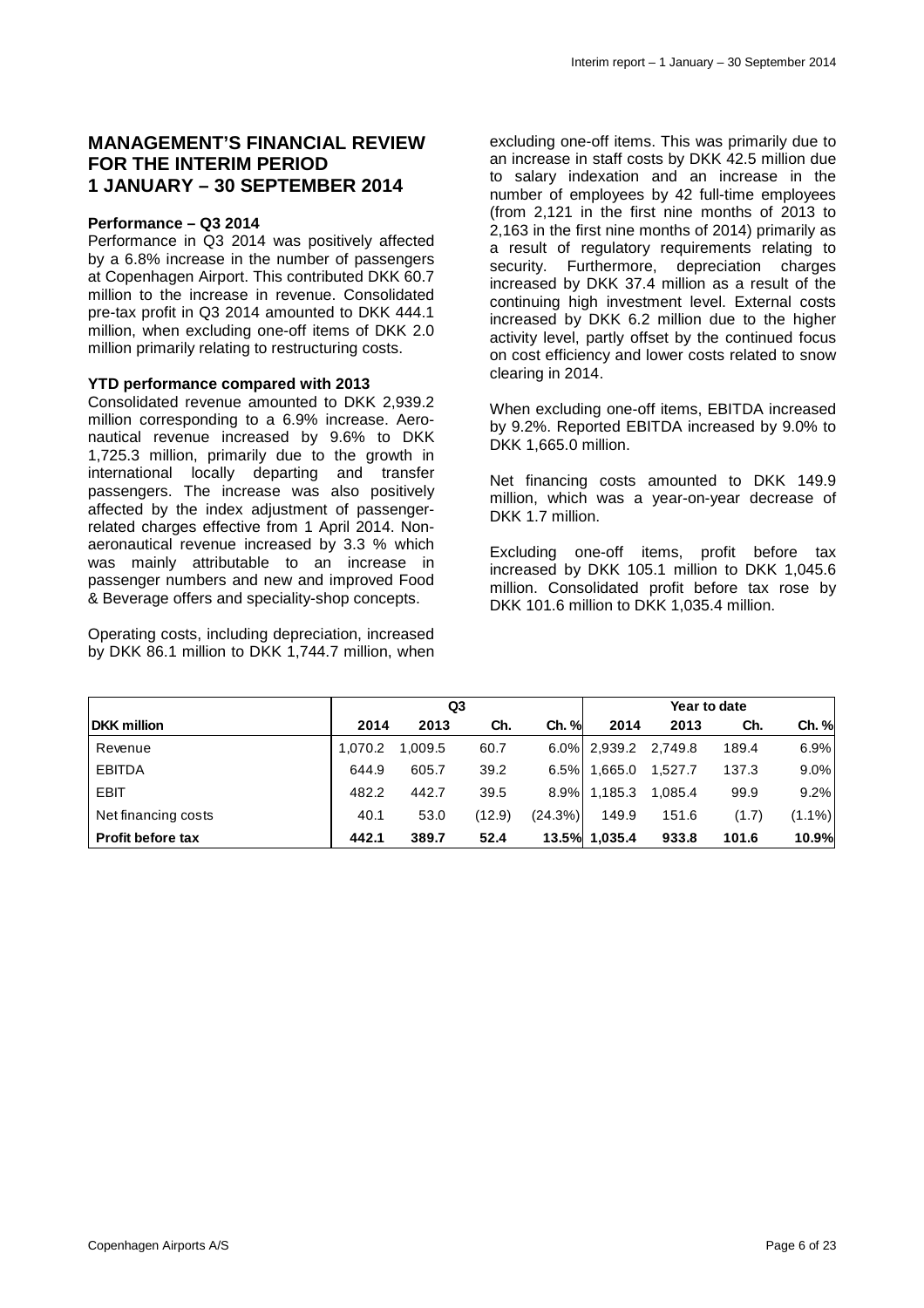### **OTHER ITEMS IN THE INCOME STATEMENT**

#### **Net financing costs**

|                                             | Year to date |        |       |  |  |  |
|---------------------------------------------|--------------|--------|-------|--|--|--|
| DKK million                                 | 2014         | 2013   | Ch.   |  |  |  |
| Interest                                    | 160.9        | 162.4  | (1.5) |  |  |  |
| Market value adjustments<br>Other financial | (0.1)        | 0.8    | (0.9) |  |  |  |
| costs                                       | (10.9)       | (11.6) | 0.7   |  |  |  |
| Total                                       | 149.9        | 151.6  | (1.7) |  |  |  |

Net financing costs were in line with 2013.

Interest costs decreased by DKK 1.5 million due to lower average interest rates.

Other financial costs increased by DKK 0.7 million, mainly due to a decline in capitalised interest on non-current assets as a result of lower average interest rates and timing differences in the start-up of projects, partly offset by an increase in other interests, including interests related to the PRM-trail.

#### **Income tax for the period**

Tax on the profit for the period has been recognised on the basis of a proportional share of estimated tax calculated on a full-year basis. In 2013, the Danish parliament adopted legislation to lower the Danish corporate tax rate from 25% to 22% during 2014-2016, which resulted in recognition (income) of DKK 86.4 million as of 30 September 2013.

## **CASH FLOW STATEMENT**

|                              | Year to date |                       |         |  |  |  |
|------------------------------|--------------|-----------------------|---------|--|--|--|
| DKK million                  | 2014         | 2013                  | Ch.     |  |  |  |
| Cash flow from:              |              |                       |         |  |  |  |
| Operating activities         |              | 1,462.2 1,158.1       | 304.1   |  |  |  |
| Investing activities         | (542.0)      | (651.8)               | 109.8   |  |  |  |
| <b>Financing activities</b>  |              | $(906.7)$ $(1,293.6)$ | 386.9   |  |  |  |
| Net cash flow for the period | 13.5         | (787.3)               | 800.8   |  |  |  |
| Cash at beginning of year    | 37.0         | 832.8                 | (795.8) |  |  |  |
| Cash at the end of           |              |                       |         |  |  |  |
| the period                   | 50.5         | 45.5                  | 5.0     |  |  |  |

#### **Cash flow from operating activities**

The increase in the cash flow from operating activities primarily related to the increase in the activity level and a continued focus on cost efficiency, partly offset by higher tax payments on account.

#### **Cash flow from investing activities**

The change in cash flow from investing activities related primarily to investment in intangible assets and property, plant and equipment and amounted to DKK 236.8 million in Q3 2014 (2013: DKK 188.1 million). Year to date, CPH has invested DKK 543.3 million. Major investments include renewal of aircraft stands, enhancing maintenance of roads, extension of Pier C, enhancing the fire training area, self boarding bridges, vehicles, renewal and improvement of the baggage area, IT systems and other minor projects.

#### **Cash flow from financing activities**

Financing activities relate primarily to net loan proceeds from revolving facilities, minor mortgage repayments and dividend payments.

#### **Cash and cash equivalents**

CPH had DKK 50.5 million in cash and cash equivalents and unused credit facilities of DKK 1,922.1 million as of 30 September 2014.

In April 2014, CPH extended its five-year committed bilateral facilities totalling DKK 2.0 billion. The new facilities have improved terms for CPH and address all short- and medium-term refinancing risks. The new facilities ensure that CPH will continue to be able to meet its investment commitments. The facilities expire on 2 April 2019.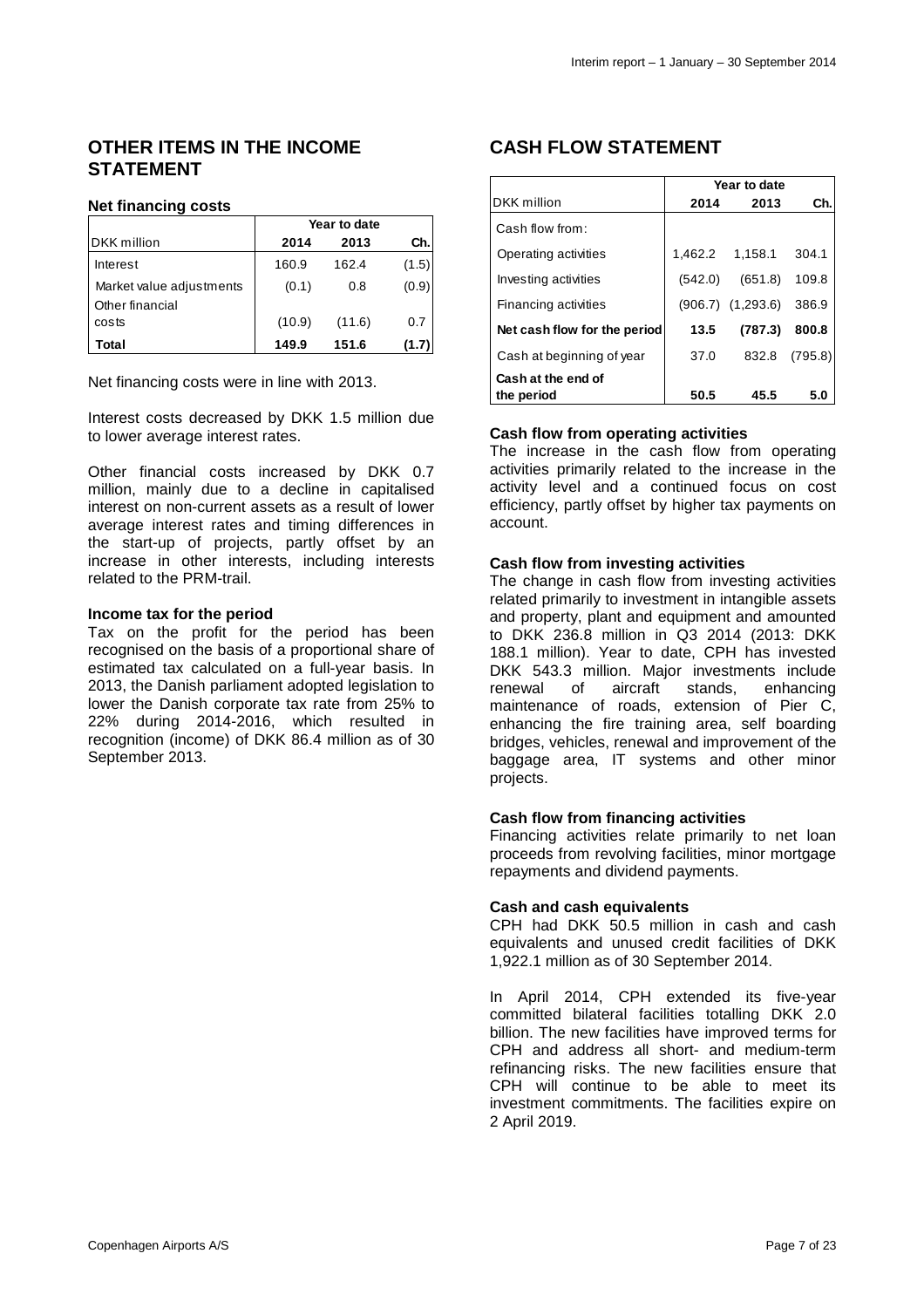## **INCOME STATEMENT ADJUSTED FOR ONE-OFF ITEMS**

| 1 January - 30 September 2014  | <b>Including</b> |         | <b>Excluding</b> |
|--------------------------------|------------------|---------|------------------|
|                                | one-off          | One-off | one-off          |
| <b>DKK</b> million             | items            | items   | items            |
| Revenue                        | 2,939.2          |         | 2,939.2          |
| Other income                   | 1.0              |         | 1.0              |
| External costs                 | 431.0            | (4.8)   | 426.2            |
| Staff costs                    | 844.2            | (5.4)   | 838.8            |
| <b>EBITDA</b>                  | 1,665.0          | 10.2    | 1,675.2          |
| Amortisation and depreciation  | 479.7            |         | 479.7            |
| Profit before interest and tax | 1,185.3          | 10.2    | 1,195.5          |
| Net financing costs            | 149.9            |         | 149.9            |
| <b>Profit before tax</b>       | 1,035.4          | 10.2    | 1,045.6          |
| Tax on profit for the period   | 274.4            | 2.5     | 276.9            |
| Net profit for the period      | 761.0            | 7.7     | 768.7            |
| 1 January - 30 September 2013  | <b>Including</b> |         | <b>Excluding</b> |
|                                | one-off          | One-off | one-off          |

|                                       | one-off | One-off | one-off |
|---------------------------------------|---------|---------|---------|
| <b>DKK</b> million                    | items   | items   | items   |
| Revenue                               | 2,749.8 | ٠       | 2,749.8 |
| Other income                          | 0.9     |         | 0.9     |
| External costs                        | 422.8   | (2.8)   | 420.0   |
| Staff costs                           | 800.2   | (3.9)   | 796.3   |
| <b>EBITDA</b>                         | 1,527.7 | 6.7     | 1,534.4 |
| Amortisation and depreciation         | 442.3   |         | 442.3   |
| <b>Profit before interest and tax</b> | 1,085.4 | 6.7     | 1,092.1 |
| Net financing costs                   | 151.6   |         | 151.6   |
| <b>Profit before tax</b>              | 933.8   | 6.7     | 940.5   |
| Tax on profit for the period          | 165.8   | 1.7     | 167.5   |
| Net profit for the period             | 768.0   | 5.0     | 773.0   |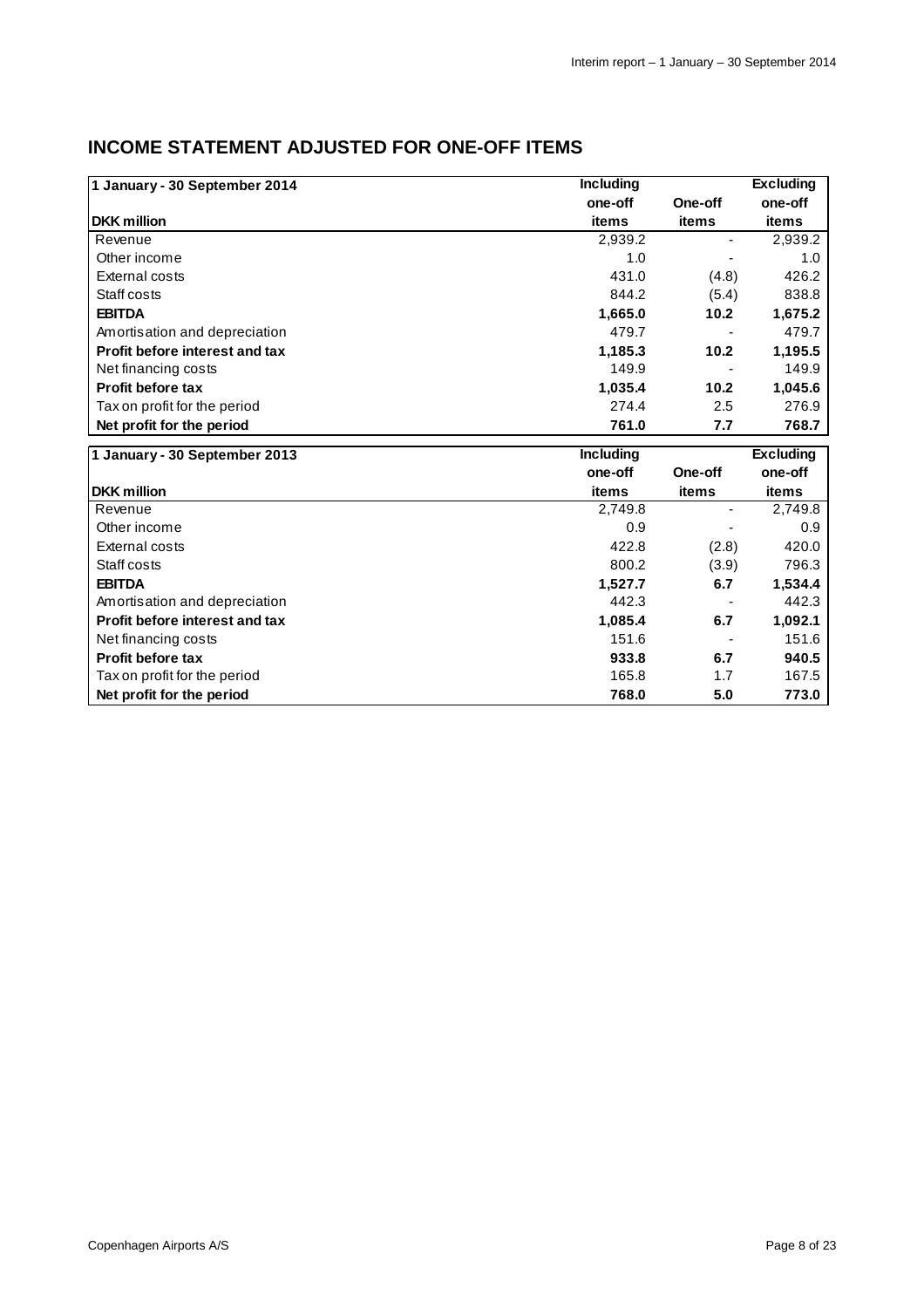| Q3 2014                               | <b>Including</b> |         | <b>Excluding</b> |
|---------------------------------------|------------------|---------|------------------|
|                                       | one-off          | One-off | one-off          |
| <b>DKK</b> million                    | items            | items   | items            |
| Revenue                               | 1,070.2          | Ξ.      | 1,070.2          |
| Other income                          | 0.3              |         | 0.3              |
| External costs                        | 139.7            | (0.7)   | 139.0            |
| Staff costs                           | 285.9            | (1.3)   | 284.6            |
| <b>EBITDA</b>                         | 644.9            | 2.0     | 646.9            |
| Amortisation and depreciation         | 162.7            |         | 162.7            |
| <b>Profit before interest and tax</b> | 482.2            | 2.0     | 484.2            |
| Net financing costs                   | 40.1             |         | 40.1             |
| <b>Profit before tax</b>              | 442.1            | 2.0     | 444.1            |
| Tax on profit for the period          | 117.1            | 0.5     | 117.6            |
| Net profit for the period             | 325.0            | 1.5     | 326.5            |

| Q3 2013                        | <b>Including</b> |         | <b>Excluding</b> |
|--------------------------------|------------------|---------|------------------|
|                                | one-off          | One-off | one-off          |
| <b>DKK</b> million             | items            | items   | items            |
| Revenue                        | 1,009.5          | ٠       | 1,009.5          |
| Other income                   | 0.2              |         | 0.2              |
| External costs                 | 139.8            | (0.4)   | 139.4            |
| Staff costs                    | 264.2            | (1.1)   | 263.1            |
| <b>EBITDA</b>                  | 605.7            | 1.5     | 607.2            |
| Amortisation and depreciation  | 163.0            |         | 163.0            |
| Profit before interest and tax | 442.7            | 1.5     | 444.2            |
| Net financing costs            | 53.0             |         | 53.0             |
| <b>Profit before tax</b>       | 389.7            | 1.5     | 391.2            |
| Tax on profit for the period   | 76.4             | 0.4     | 76.8             |
| Net profit for the period      | 313.3            | 1.1     | 314.4            |

#### **Segment reporting**

CPH has chosen to review the operating and financial performance for the period on the basis of its segmental division.

The consolidated income statement, statement of comprehensive income, balance sheet, cash flow statement, statement of changes in equity and notes to the financial statements for the period 1 January – 30 September 2014 are included on pages 13-21.

#### **Segment revenue and profit**

| Year to date       |                   | <b>Revenue</b> |       |         |              |         | <b>Profit before interest and tax</b> |       |
|--------------------|-------------------|----------------|-------|---------|--------------|---------|---------------------------------------|-------|
| <b>DKK</b> million | 2014              | 2013           | Ch.   | Ch. %   | 2014         | 2013    | Ch.                                   | Ch. % |
| Aeronautical       | 1.725.3           | 1.574.7        | 150.6 | $9.6\%$ | 400.1        | 318.2   | 81.9                                  | 25.7% |
| Non-aeronautical   | $1,213.9$ 1,175.1 |                | 38.8  | $3.3\%$ | 785.2        | 767.2   | 18.0                                  | 2.3%  |
| <b>Total</b>       | 2,939.2           | 2,749.8        | 189.4 |         | 6.9% 1,185.3 | 1,085.4 | 99.9                                  | 9.2%  |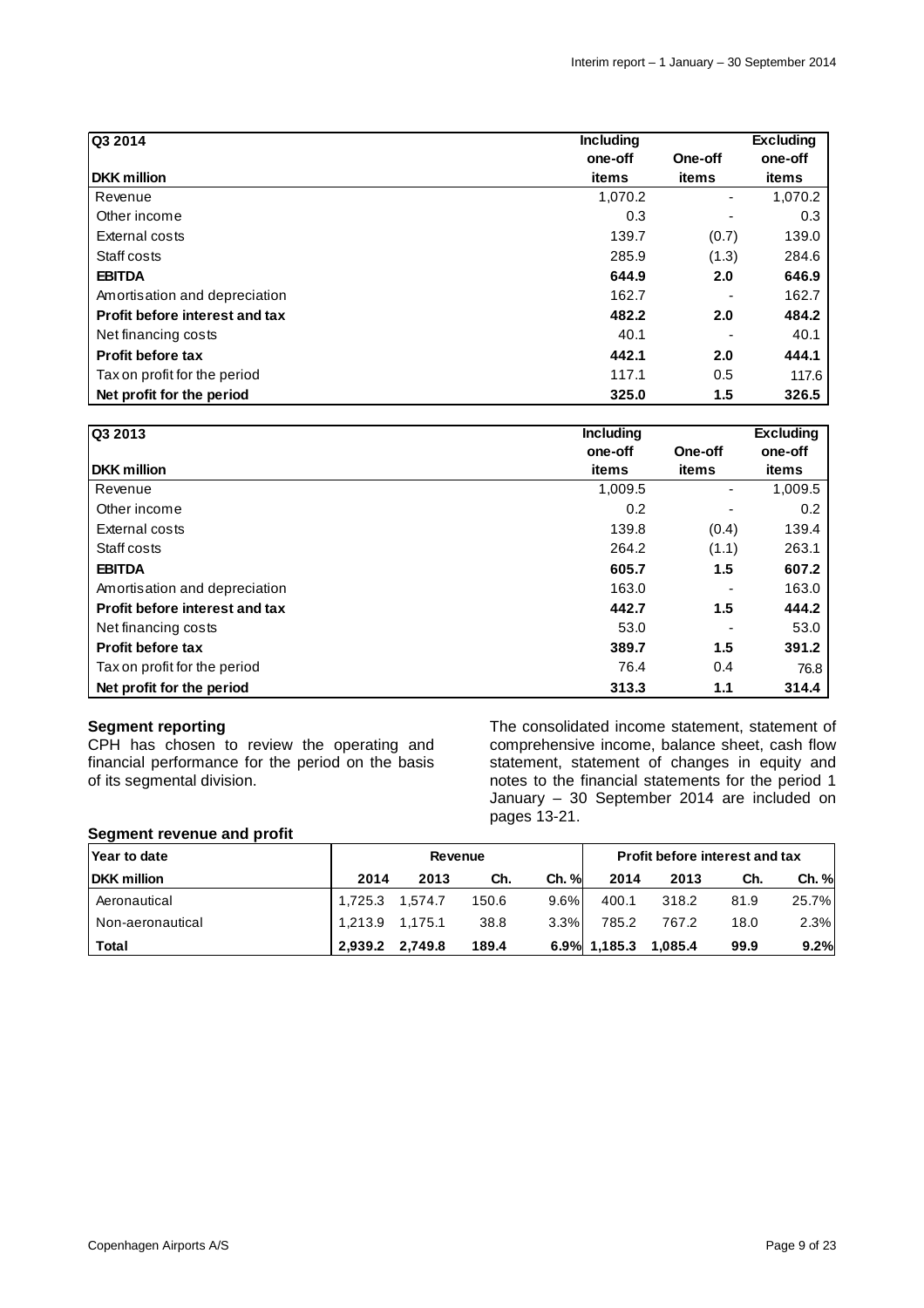## **AERONAUTICAL SEGMENT**

|                        | Q3    |       |      |       | Year to date |         |       | FY    |               |
|------------------------|-------|-------|------|-------|--------------|---------|-------|-------|---------------|
| <b>DKK</b> million     | 2014  | 2013  | Ch.  | Ch. % | 2014         | 2013    | Ch.   | Ch. % | 2013          |
| Revenue                | 640.3 | 591.6 | 48.7 | 8.2%  | 1.725.3      | 1,574.7 | 150.6 | 9.6%  | 2.070.9       |
| Other income           | 0.3   | 0.2   | 0.1  | 50.0% | 1.0          | 0.9     | 0.1   | 11.1% | $1.5^{\circ}$ |
| Profit before interest | 195.9 | 163.5 | 32.4 | 19.8% | 400.1        | 318.2   | 81.9  | 25.7% | 355.8         |
| Segment assets         |       |       |      |       | 6.833.8      | 6,509.6 | 324.2 | 5.0%  | 6,721.1       |

#### **Passengers**

In Q3 2014, the total number of passengers increased by 6.8%. Overall, traffic in Q3 was positively affected by record high summer traffic, the full-year effect of a number of new routes opened and an increase in airline load factors. The number of locally departing passengers increased by 4.3% and transfer passengers by 16.2%.

The total number of passengers at Copenhagen Airport was 19.7 million in the first nine months of 2014, representing a growth rate of 7.1%. The increase was primarily driven by international traffic. The average number of seats per flight increased by 0.5%, while the number of passenger-related operations increased by 2.4% primarily due to larger aircraft. This resulted in an overall increase in seat capacity of 4.4%.

The number of locally departing passengers increased by 4.8% in the first nine months of 2014, and the number of transfer passengers increased by 14.4%. Locally departing passengers and transfer passengers accounted for 75.3% and 24.7% respectively of all departing passengers.

#### Total passengers/growth by market



For additional comments on traffic performance, please see the most recently released traffic statistics for September 2014.

#### **Revenue**

|                                 | Year to date |         |       |       |  |  |  |
|---------------------------------|--------------|---------|-------|-------|--|--|--|
| DKK million                     | 2014         | 2013    | Ch.   | Ch. % |  |  |  |
| Take-off revenue                | 320.6        | 298.8   | 21.8  | 7.3%  |  |  |  |
| Passenger revenue               | 818.7        | 740.7   | 78.0  | 10.5% |  |  |  |
| Security revenue                | 402.7        | 365.4   | 37.3  | 10.2% |  |  |  |
| Handling                        | 140.3        | 127.9   | 12.4  | 9.7%  |  |  |  |
| Aircraft parking,<br>CUTE, etc. | 43.0         | 41.9    | 1.1   | 2.6%  |  |  |  |
| Total                           | 1,725.3      | 1.574.7 | 150.6 | 9.6%  |  |  |  |

Total traffic revenue increased by 9.6%, primarily driven by the increase in the number of international locally departing and transfer passengers and an increase in the number of operations. The index adjustment of passengerrelated charges effective from 1 April 2014 also had a positive impact on traffic revenue.

Take-off revenue increased by 7.3% year on year. The number of passenger-related operations increased by 2.4%. The non-passenger-related operations increased significantly as the cargo companies DHL and Emirates SkyCargo have expanded their presence at Copenhagen Airport. Total take-off weight increased by 6.3% year on year.

Passenger revenue increased by 10.5% primarily driven by the increase in the number of passengers, including at CPH Go, and the indexation of charges on 1 April 2014. Security and handling revenue increased by 10.1% or 49.7 million to DKK 543.0 million, primarily driven by the increase in the number of international locally departing and transfer passengers.

#### **Profit before interest (EBIT)**

The increase in EBIT was primarily driven by revenue, a continuing strong focus on cost efficiency and lower snow clearing costs in 2014. This was partly offset by increased depreciation as a result of the continuing high level of investment.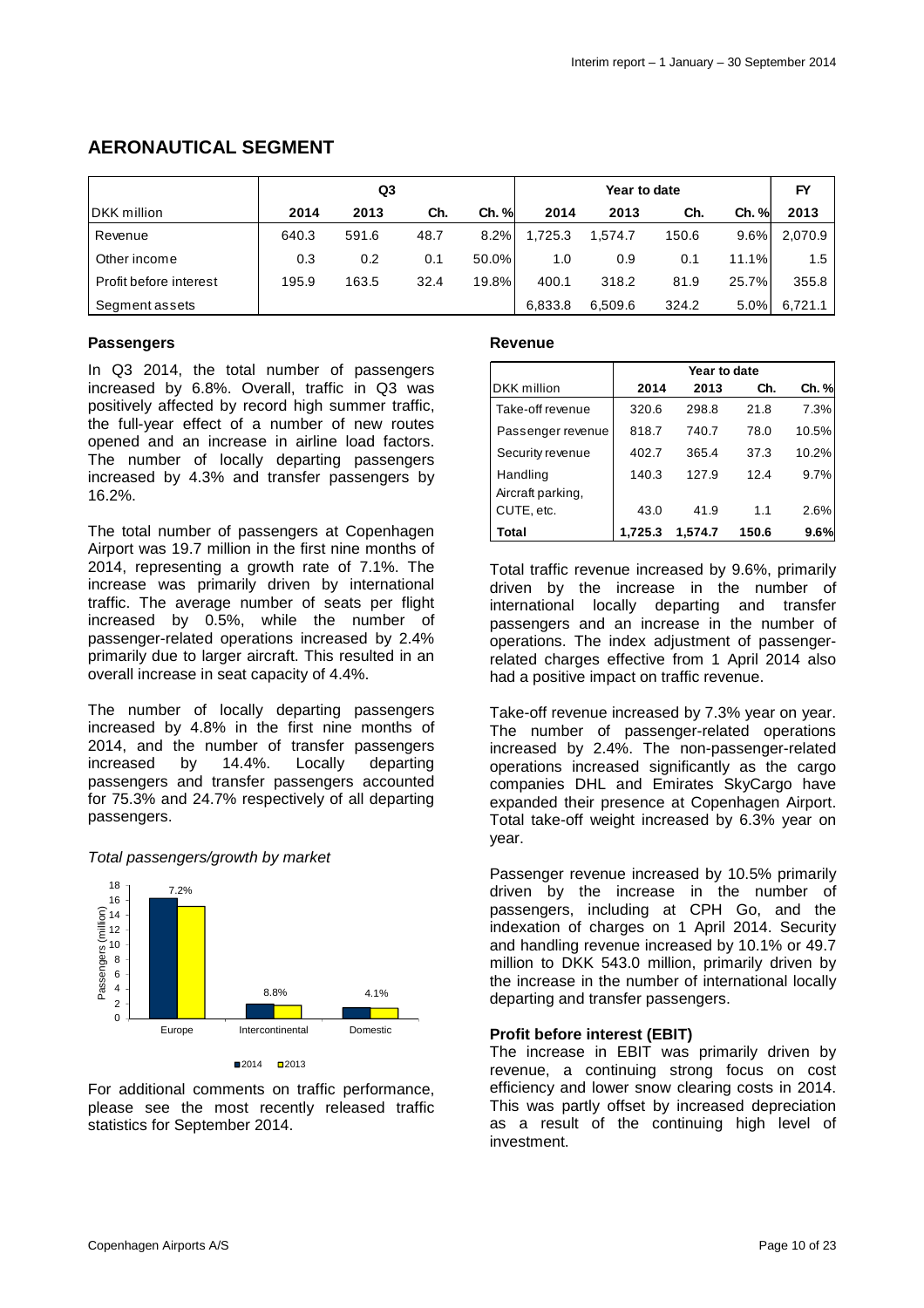## **NON-AERONAUTICAL SEGMENT**

|                           | Q <sub>3</sub> |       |      |       | Year to date |         |         | FY                       |                   |
|---------------------------|----------------|-------|------|-------|--------------|---------|---------|--------------------------|-------------------|
| DKK million               | 2014           | 2013  | Ch.  | Ch. % | 2014         | 2013    | Ch.     | <b>Ch.</b> %             | 2013              |
| Revenue                   | 429.9          | 417.8 | 12.1 |       | 2.9% 1.213.9 | 1,175.1 | 38.8    |                          | 3.3% 1,573.6      |
| Profit before interest    | 286.2          | 279.1 | 7.1  | 2.5%  | 785.2        | 767.2   | 18.0    |                          | 2.3% 1.017.4      |
| Segment assets            |                |       |      |       | 2,861.6      | 2,975.2 | (113.6) |                          | $(3.8\%)$ 2,800.7 |
| Investments in associates |                |       |      |       | 0.4          | 0.4     |         | $\overline{\phantom{a}}$ | 0.4               |

#### **Revenue**

Concession revenue

|                    | Year to date |       |      |       |  |  |  |
|--------------------|--------------|-------|------|-------|--|--|--|
| <b>DKK</b> million | 2014         | 2013  | Ch.  | Ch. % |  |  |  |
| Shopping centre    | 520.8        | 499.9 | 20.9 | 4.2%  |  |  |  |
| Parking            | 236.9        | 221.9 | 15.0 | 6.8%  |  |  |  |
| Other revenue      | 40.3         | 36.3  | 4.0  | 11.1% |  |  |  |
| Total              | 798.0        | 758.1 | 39.9 | 5.3%  |  |  |  |

Concession revenue from the shopping centre was up by 4.2%. This increase in revenue was primarily the result of new and improved Food & Beverage offers and speciality-shop concepts, such as the new Baresso unit at Pier B, Hotel Chocolat in Terminal 3 and a new and large Hèrmes shop. The increase in the number of international departing passengers also had a positive effect on revenue. Revenue from the duty- and taxfree stores rose year on year, which was partly due to the growth in passenger numbers and investments in the main duty- and taxfree store. In 2013, the main duty- and taxfree store was also affected by an extensive refurbishment. The development of the shopping centre will continue in 2014. The first changes in 2014 have already been completed, and several other changes are in progress. CPH has in 2014 welcomed a number of new brands, including B&O Play, !Solid, Max Mara and Illums Bolighus - Jewellery.

Parking revenue was up by 6.8%. The increase was the result of stronger online marketing and growth in the number of locally departing passengers. CPH has achieved an increase in the average ticket price through a stronger campaign strategy and online price optimisation.

Other revenue increased by 11.1% due to growth in car rental revenue. Furthermore, CPH recorded positive development in marketing revenue.

#### Rent

|              |      |       | , , vi             |              |       |       |           |  |
|--------------|------|-------|--------------------|--------------|-------|-------|-----------|--|
|              |      |       |                    | Year to date |       |       |           |  |
| Year to date |      |       | DKK million        | 2014         | 2013  | Ch.   | Ch. %     |  |
| 2013         | Ch.  | Ch. % | Rent from premises | 87.1         | 94.2  | (7.1) | $(7.6\%)$ |  |
| 199.9        | 20.9 | 4.2%  | Rent from land     | 38.3         | 37.5  | 0.8   | 2.1%      |  |
| 21.9         | 15.0 | 6.8%  | Other rent         | 5.3          | 5.9   | (0.6) | $(9.9\%)$ |  |
| 36.3         | 4.0  | 11.1% | Total              | 130.7        | 137.6 | (6.9) | (5.0%)    |  |

Rent from premises was down by 7.6%, while rent from land increased by 2.1%. Total rental revenue decreased by 5.0%, primarily due to new, simplified standard contracts at the shopping centre, in which rent is replaced by concession revenue. Furthermore, a decrease was recorded in rent from premises to SAS. The revenue allocation between concession revenue and rent is EBITDA neutral.

#### Sales of services, etc.

|                    | Year to date |       |       |           |  |  |  |
|--------------------|--------------|-------|-------|-----------|--|--|--|
| <b>DKK</b> million | 2014         | 2013  | Ch.   | Ch. %     |  |  |  |
| Hotel operation    | 154.5        | 146.5 | 8.0   | 5.5%      |  |  |  |
| Other              | 130.7        | 132.9 | (2.2) | $(1.7\%)$ |  |  |  |
| Total              | 285.2        | 279.4 | 5.8   | 2.1%      |  |  |  |

Hotel operation revenue increased by 5.5%, primarily due to higher average room rates compared to last year. Furthermore, the Hilton is seeing higher activity in meetings, conferences and banquets. Other revenue also comprises revenue from the service scheme for passengers with reduced mobility (PRM). This service is provided on a transparent and non-profit basis, and the funding covers costs to the external service provider.

#### **Profit before interest (EBIT)**

EBIT increased compared to 2013. The increase was due to higher revenue and a continued focus on cost efficiencies. This was partly offset by higher depreciation as a result of the continuing high investment level.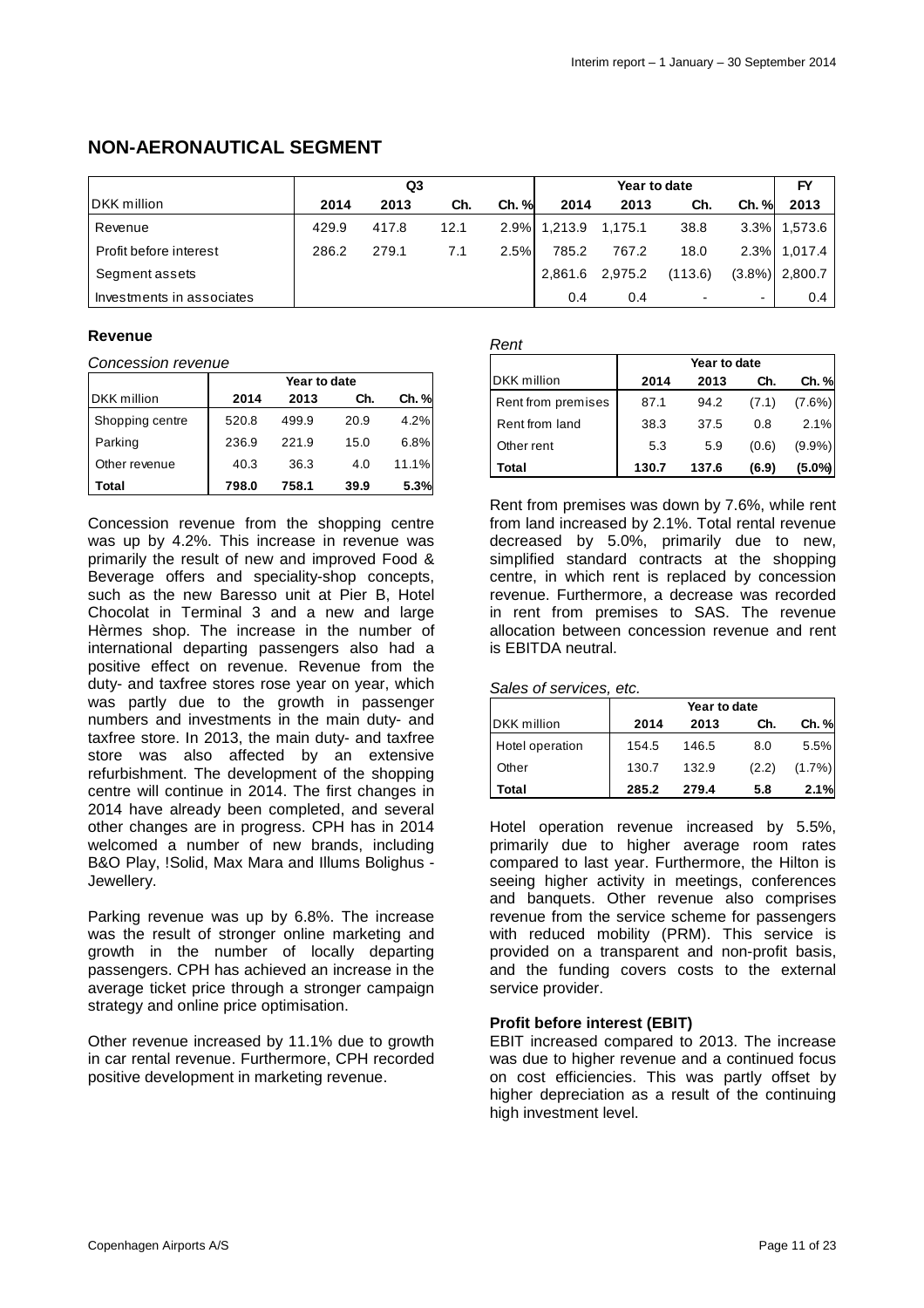## **OTHER EVENTS**

#### **New Chief Commercial Officer**

Copenhagen Airports A/S (CPH) has appointed a new Chief Commercial Officer (CCO): Peter Krogsgaard, who joins CPH from a position as Managing Director of Fujitsu Denmark and Norway. Peter Krogsgaard took up his position as CCO on 1 September 2014. He replaced Carsten Nørland, who resigned as CCO at the end of March.

#### **Judgment in PRM trial**

On 13 October 2014, the Supreme Court of Denmark passed judgment in an appeal case brought by SAS against Copenhagen Airports A/S regarding payment by SAS for PRM assistance to SAS passengers. In the period 26 July 2008 to 31 March 2009, Copenhagen Airports A/S invoiced SAS and other airlines for PRM assistance. The case is a test case to the effect that a process agreement has been made with other airlines.

In the judgment, the court held that Copenhagen Airport A/S was entitled to collect a charge for PRM assistance during the period, and SAS was therefore ordered to pay in accordance with the claim made.

Copenhagen Airports A/S has recognised a receivable and interests hereof from the airlines in its financial statements as at 30 September 2014. The judgment has no significant effect on profit before tax for the period.

## **RISKS AND UNCERTAINTY FACTORS**

Other than as stated in this interim report, no material changes have occurred in the risks and uncertainty factors of CPH as compared with the information stated in the 2013 Annual Report.

#### **Forward-looking statements – risks and uncertainties**

This interim report includes forward-looking statements as described in the US Private Securities Litigation Act of 1995 and similar acts of other jurisdictions, including in particular statements concerning future revenues, operating profits, business expansion and capital investments.

Such statements are subject to risks and uncertainties as various factors, many of which are beyond CPH's control, may cause actual results and performance to differ materially from the forecasts made in this interim report.

Such factors include general economic and business conditions, changes in exchange rates, the demand for CPH's services, competitive factors within the aviation industry, operational problems in one or more of the Group's businesses, and uncertainties relating to acquisitions and divestments. See Risk factors on pages 24-26 of the 2013 Annual Report.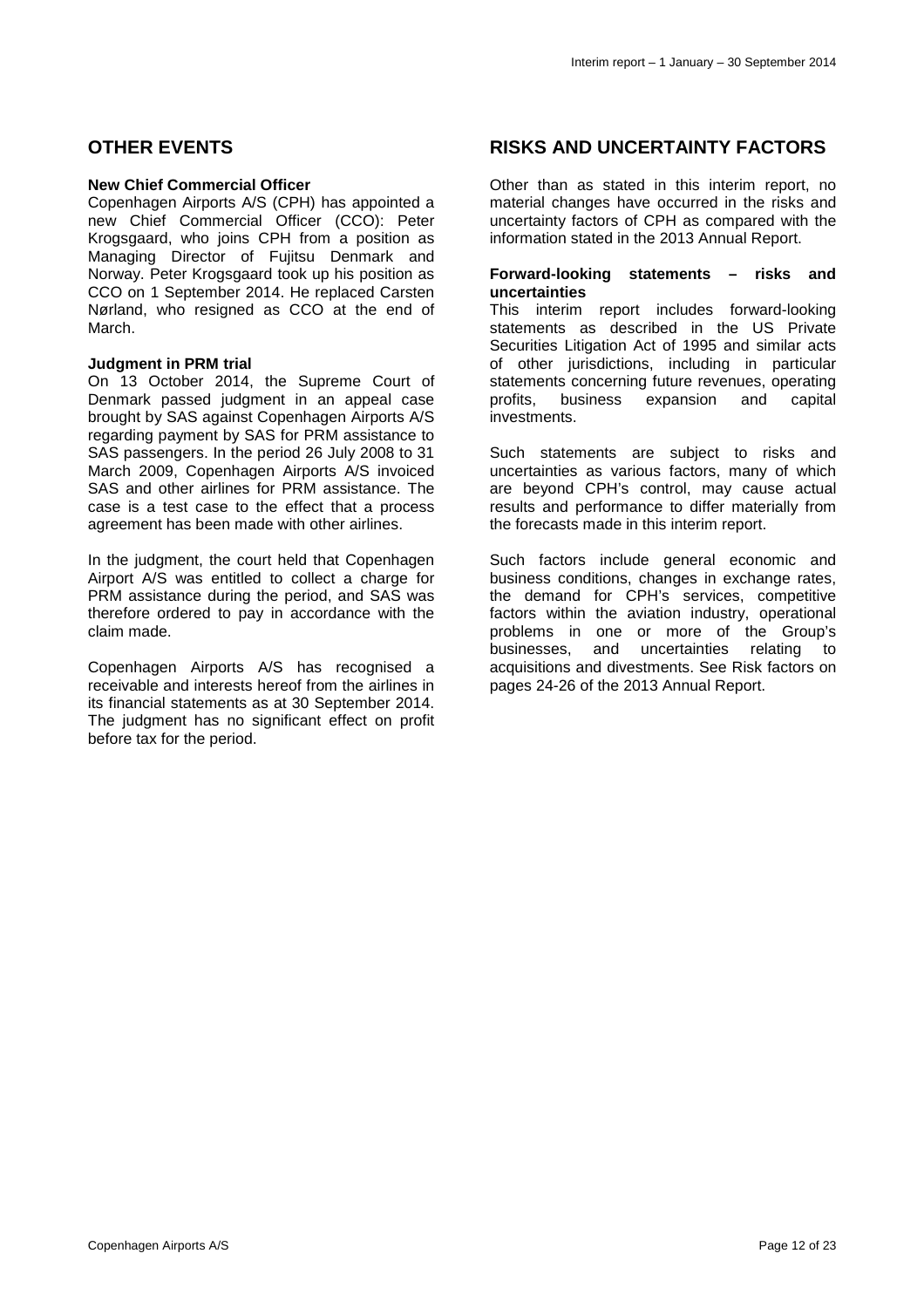## **FINANCIAL STATEMENTS**

## **INCOME STATEMENT**

|                                                                        | Q <sub>3</sub> |         | Year to date |         |
|------------------------------------------------------------------------|----------------|---------|--------------|---------|
| <b>DKK</b> million                                                     | 2014           | 2013    | 2014         | 2013    |
|                                                                        |                |         |              |         |
| Traffic revenue                                                        | 640.3          | 591.6   | 1,725.3      | 1,574.7 |
| Concession revenue                                                     | 288.2          | 277.3   | 798.0        | 758.1   |
| Rent                                                                   | 43.5           | 46.3    | 130.7        | 137.6   |
| Sale of services, etc.                                                 | 98.2           | 94.3    | 285.2        | 279.4   |
| <b>Revenue</b>                                                         | 1,070.2        | 1,009.5 | 2,939.2      | 2,749.8 |
|                                                                        |                |         |              |         |
| Other income                                                           | 0.3            | 0.2     | 1.0          | 0.9     |
| <b>External costs</b>                                                  | 139.7          | 139.8   | 431.0        | 422.8   |
| Staff costs                                                            | 285.9          | 264.2   | 844.2        | 800.2   |
| Amortisation and depreciation                                          | 162.7          | 163.0   | 479.7        | 442.3   |
|                                                                        |                |         |              |         |
| <b>Operating profit</b>                                                | 482.2          | 442.7   | 1,185.3      | 1,085.4 |
| Financial income                                                       | 10.8           | 0.2     | 11.7         | 2.6     |
| <b>Financial expenses</b>                                              | 50.9           | 53.2    | 161.6        | 154.2   |
|                                                                        |                |         |              |         |
| <b>Profit before tax</b>                                               | 442.1          | 389.7   | 1,035.4      | 933.8   |
| Tax on profit for the period                                           | 117.1          | 76.4    | 274.4        | 165.8   |
| Net profit for the period                                              | 325.0          | 313.3   | 761.0        | 768.0   |
|                                                                        |                |         |              |         |
|                                                                        |                |         |              |         |
| Earnings per DKK 100 share (basic and diluted)<br>EPS is stated in DKK | 41.4           | 39.9    | 97.0         | 97.9    |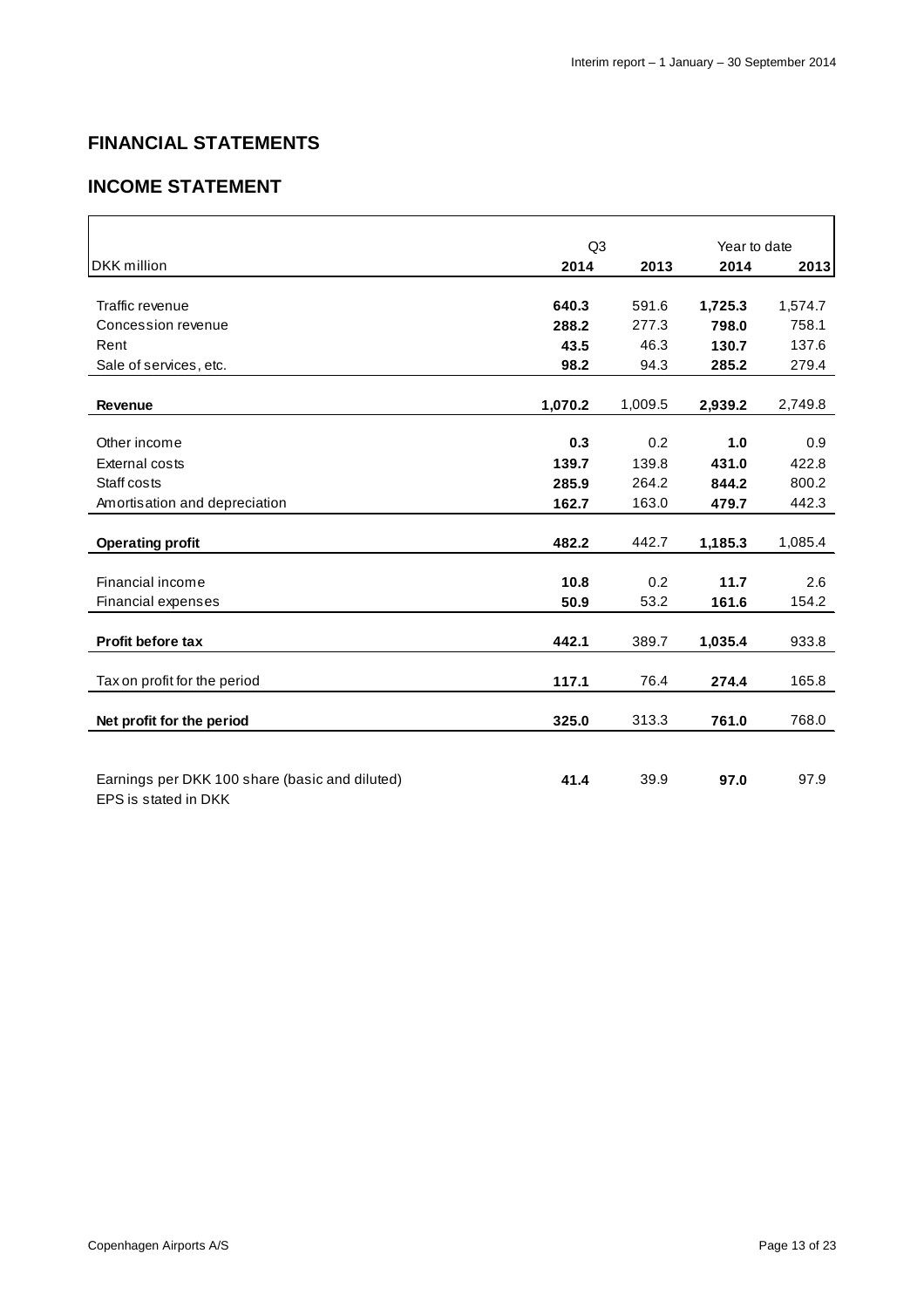## **STATEMENT OF COMPREHENSIVE INCOME**

|                                                                          | Q3      |       | Year to date |       |
|--------------------------------------------------------------------------|---------|-------|--------------|-------|
| <b>IDKK</b> million                                                      | 2014    | 2013  | 2014         | 2013  |
| Net profit for the period                                                | 325.0   | 313.3 | 761.0        | 768.0 |
| Items that may be reclassified to the income statement                   |         |       |              |       |
| Value adjustments of hedging instruments                                 | 251.7   | (3.2) | 203.3        | 29.3  |
| Value adjustments of hedging instruments transferred to                  |         |       |              |       |
| financial income and expenses in the income statement                    | (283.3) | 12.2  | (320.1)      | (1.6) |
| Reduction of corporate tax rate from 25% to 22% at the beginning of 2014 |         |       | (5.6)        |       |
| Tax on other comprehensive income                                        | 7.0     | (2.4) | 25.7         | (7.0) |
| Other comprehensive income for the period                                | (24.6)  | 6.6   | (96.7)       | 20.7  |
| Total comprehensive income for the period                                | 300.4   | 319.9 | 664.3        | 788.7 |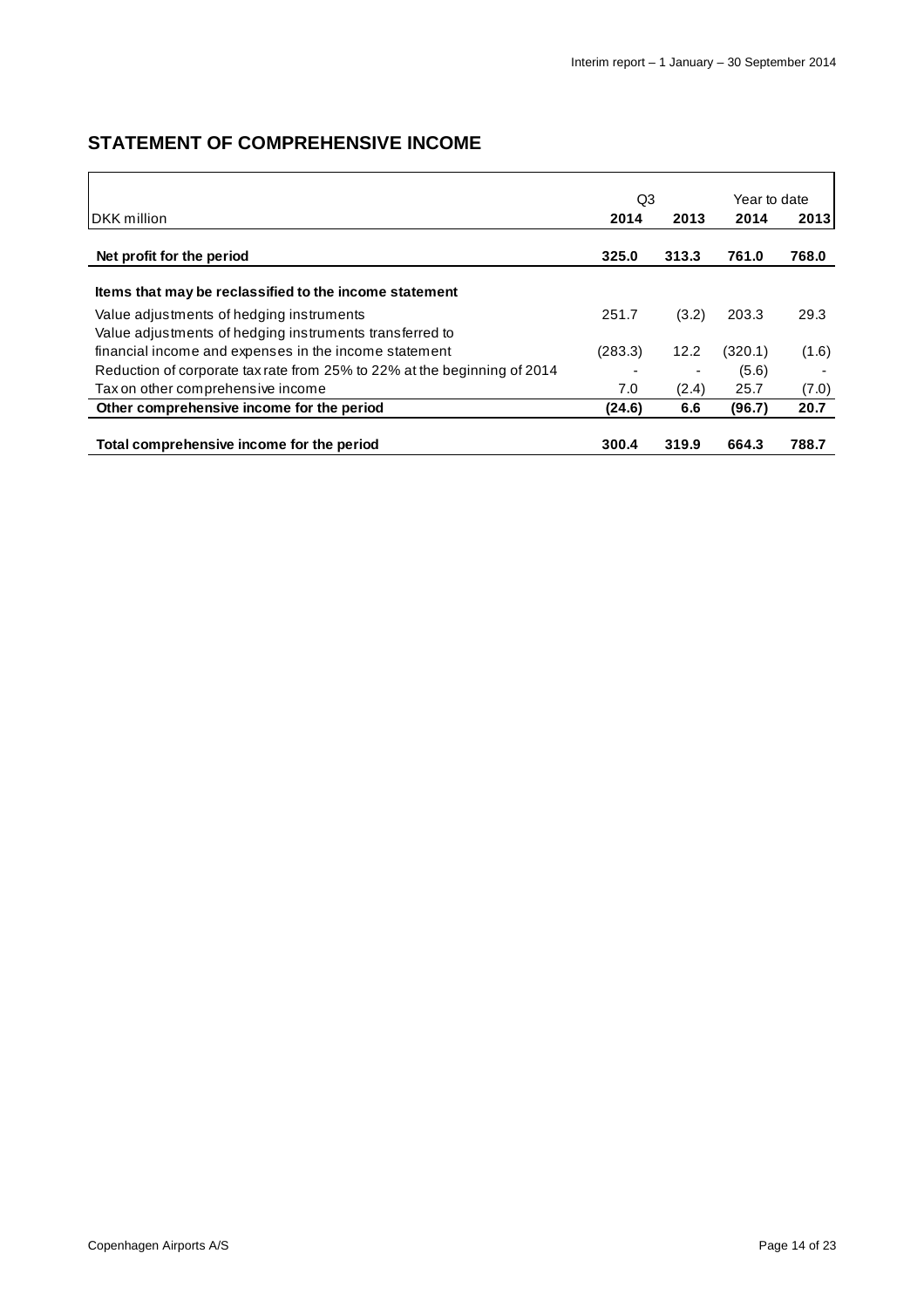## **BALANCE SHEET**

|      | <b>Assets</b>                                    |          |          |         |
|------|--------------------------------------------------|----------|----------|---------|
|      |                                                  | 30 Sept. | 30 Sept. | 31 Dec  |
| Note | DKK million                                      | 2014     | 2013     | 2013    |
|      | <b>NON-CURRENT ASSETS</b>                        |          |          |         |
|      | <b>Total intangible assets</b>                   | 466.8    | 459.2    | 483.9   |
|      | Property, plant and equipment                    |          |          |         |
|      | Land and buildings                               | 4,425.5  | 4,451.6  | 4,498.3 |
|      | Plant and machinery                              | 3,284.8  | 3,233.2  | 3,394.7 |
|      | Other fixtures and fittings, tools and equipment | 473.0    | 475.3    | 489.0   |
|      | 3 Property, plant and equipment in progress      | 583.3    | 450.7    | 287.4   |
|      | Total property, plant and equipment              | 8,766.6  | 8,610.8  | 8,669.4 |
|      | <b>Financial investments</b>                     |          |          |         |
|      | Investments in associates                        | 0.4      | 0.4      | 0.4     |
|      | Other financial assets                           | 0.1      | 0.1      | 0.1     |
|      | <b>Total financial assets</b>                    | 0.5      | 0.5      | 0.5     |
|      | <b>Total non-current assets</b>                  | 9,233.9  | 9,070.5  | 9,153.8 |
|      |                                                  |          |          |         |
|      | <b>CURRENT ASSETS</b>                            |          |          |         |
|      | <b>Receivables</b>                               |          |          |         |
|      | Trade receivables                                | 422.3    | 345.4    | 298.6   |
|      | Other receivables                                | 0.6      | 7.6      | 7.6     |
|      | Prepayments                                      | 38.7     | 61.7     | 62.2    |
|      | <b>Total receivables</b>                         | 461.6    | 414.7    | 368.4   |
|      | Cash                                             | 50.5     | 45.5     | 37.0    |
|      | <b>Total current assets</b>                      | 512.1    | 460.2    | 405.4   |
|      | <b>Total assets</b>                              | 9,746.0  | 9,530.7  | 9,559.2 |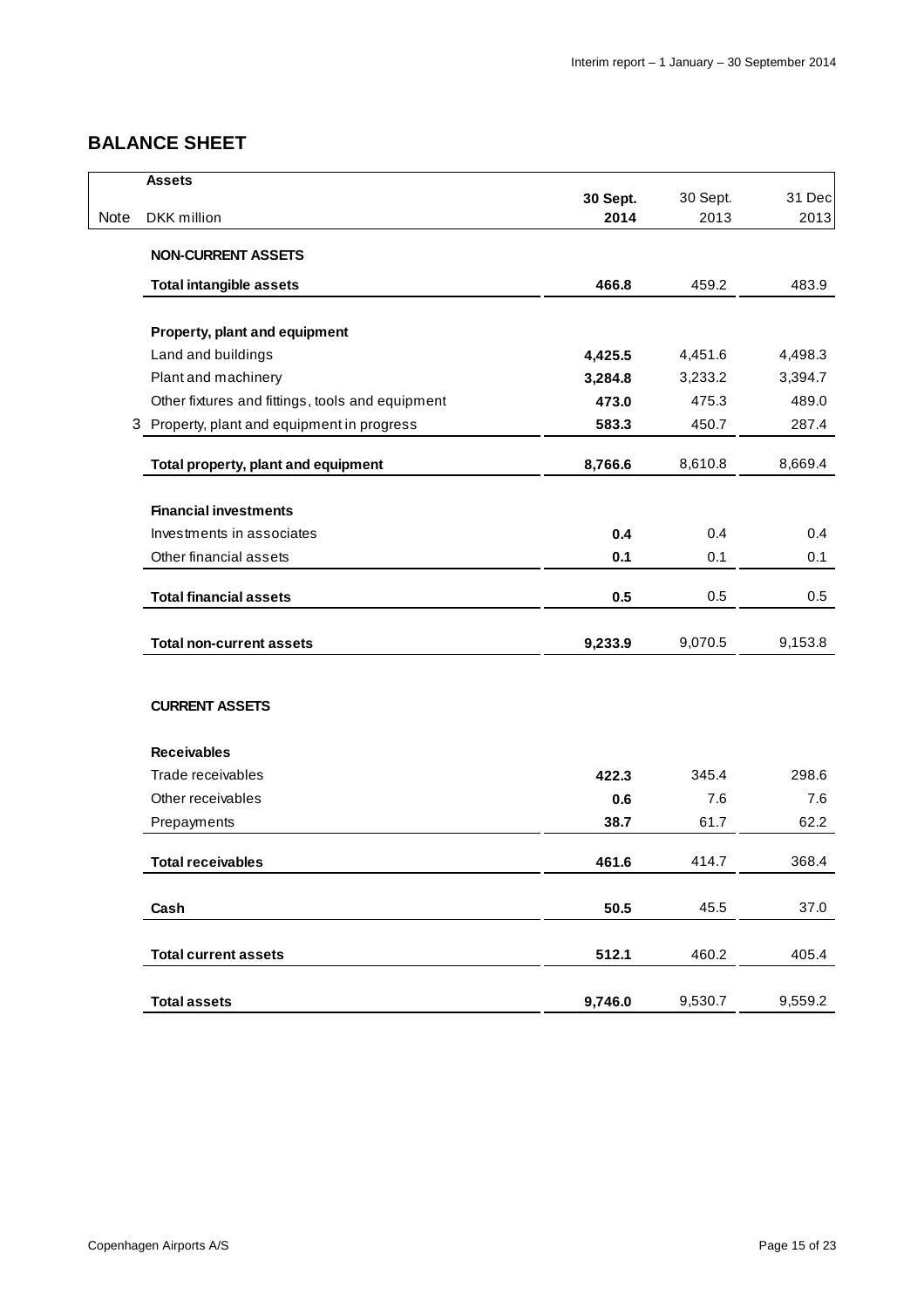|      | <b>Equity and liabilities</b>          |                  |                  |         |
|------|----------------------------------------|------------------|------------------|---------|
| Note | DKK million                            | 30 Sept.<br>2014 | 30 Sept.<br>2013 | 31 Dec  |
|      |                                        |                  |                  | 2013    |
|      | <b>EQUITY</b>                          |                  |                  |         |
|      | Share capital                          | 784.8            | 784.8            | 784.8   |
|      | Reserve for hedging                    | (236.8)          | (116.3)          | (140.1) |
|      | Retained earnings                      | 2,059.7          | 2,047.8          | 2,255.9 |
|      | <b>Total equity</b>                    | 2,607.7          | 2,716.3          | 2,900.6 |
|      |                                        |                  |                  |         |
|      | <b>NON-CURRENT LIABILITIES</b>         |                  |                  |         |
|      | Deferred tax                           | 884.0            | 879.5            | 892.1   |
| 4    | Financial institutions and other loans | 4,535.1          | 4,196.2          | 4,173.1 |
|      | Other payables                         | 415.1            | 520.0            | 618.4   |
|      | <b>Total non-current liabilities</b>   | 5,834.2          | 5,595.7          | 5,683.6 |
|      | <b>CURRENT LIABILITIES</b>             |                  |                  |         |
| 4    | Financial institutions and other loans | 41.6             | 51.0             | 30.8    |
|      | Prepayments from customers             | 190.0            | 184.2            | 169.2   |
|      | Trade payables                         | 379.6            | 296.9            | 328.0   |
|      | Income tax payable                     | 374.7            | 405.6            | 170.5   |
| 5    | Other payables                         | 308.8            | 279.6            | 268.2   |
|      | Deferred income                        | 9.4              | 1.4              | 8.3     |
|      | <b>Total current liabilities</b>       | 1,304.1          | 1,218.7          | 975.0   |
|      | <b>Total liabilities</b>               | 7,138.3          | 6,814.4          | 6,658.6 |
|      | <b>Total equity and liabilities</b>    | 9,746.0          | 9,530.7          | 9,559.2 |
|      |                                        |                  |                  |         |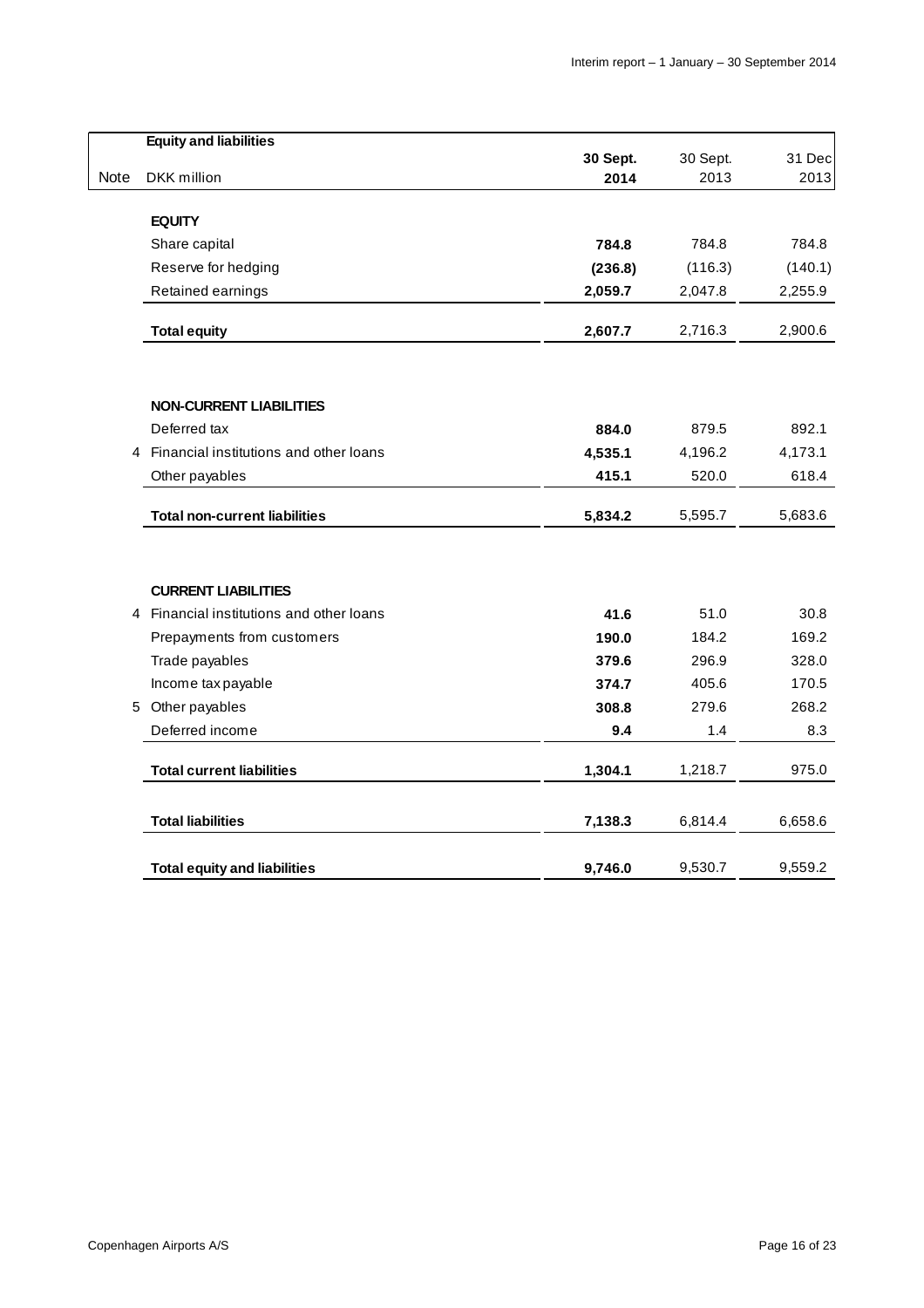## **CASH FLOW STATEMENT**

|                                                                    | Q <sub>3</sub> |         | Year to date |           |  |
|--------------------------------------------------------------------|----------------|---------|--------------|-----------|--|
| DKK million                                                        | 2014           | 2013    | 2014         | 2013      |  |
| <b>CASH FLOW FROM OPERATING ACTIVITIES</b>                         |                |         |              |           |  |
| Received from customers                                            | 1,078.1        | 1,033.2 | 2,846.4      | 2,778.9   |  |
| Paid to staff, suppliers, etc.                                     | (334.0)        | (437.4) | (1, 153.0)   | (1,400.2) |  |
| Cash flow from operating activities before financial items and tax | 744.1          | 595.8   | 1,693.4      | 1,378.7   |  |
| Interest received, etc.                                            | 0.5            | 0.2     | 1.3          | 1.5       |  |
| Interest paid, etc.                                                | (58.3)         | (111.3) | (174.3)      | (176.6)   |  |
| Cash flow from operating activities before tax                     | 686.3          | 484.7   | 1,520.4      | 1,203.6   |  |
| Income taxes paid                                                  |                |         | (58.2)       | (45.5)    |  |
| Cash flow from operating activities                                | 686.3          | 484.7   | 1,462.2      | 1,158.1   |  |
|                                                                    |                |         |              |           |  |
| <b>CASH FLOW FROM INVESTING ACTIVITIES</b>                         |                |         |              |           |  |
| Payments for property, plant and equipment                         | (228.8)        | (150.6) | (477.4)      | (531.8)   |  |
| Payments for intangible assets                                     | (8.0)          | (37.5)  | (65.9)       | (121.2)   |  |
| Sales of intangible assets and property, plant and equipment       | 0.5            | 0.2     | 1.3          | 1.2       |  |
| Cash flow from investing activities                                | (236.3)        | (187.9) | (542.0)      | (651.8)   |  |
| <b>CASH FLOW FROM FINANCING ACTIVITIES</b>                         |                |         |              |           |  |
|                                                                    |                |         |              |           |  |
| Repayments of long-term loans                                      | (203.3)        | (959.3) | (859.9)      | (965.6)   |  |
| Proceeds from long-term loans                                      | 200.0          | 906.1   | 900.0        | 1,306.1   |  |
| Repayments of short-term loans                                     | (26.6)         |         | (100.7)      |           |  |
| Proceeds from short-term loans                                     | 27.9           | 40.4    | 111.1        | 40.4      |  |
| Dividends paid                                                     | (436.0)        | (454.8) | (957.2)      | (1,674.5) |  |
| Cash flow from financing activities                                | (438.0)        | (467.6) | (906.7)      | (1,293.6) |  |
| Net cash flow for the period                                       | 12.0           | (170.8) | 13.5         | (787.3)   |  |
| Cash at the beginning of the period                                | 38.5           | 216.3   | 37.0         | 832.8     |  |
| Cash at the end of the period                                      | 50.5           | 45.5    | 50.5         | 45.5      |  |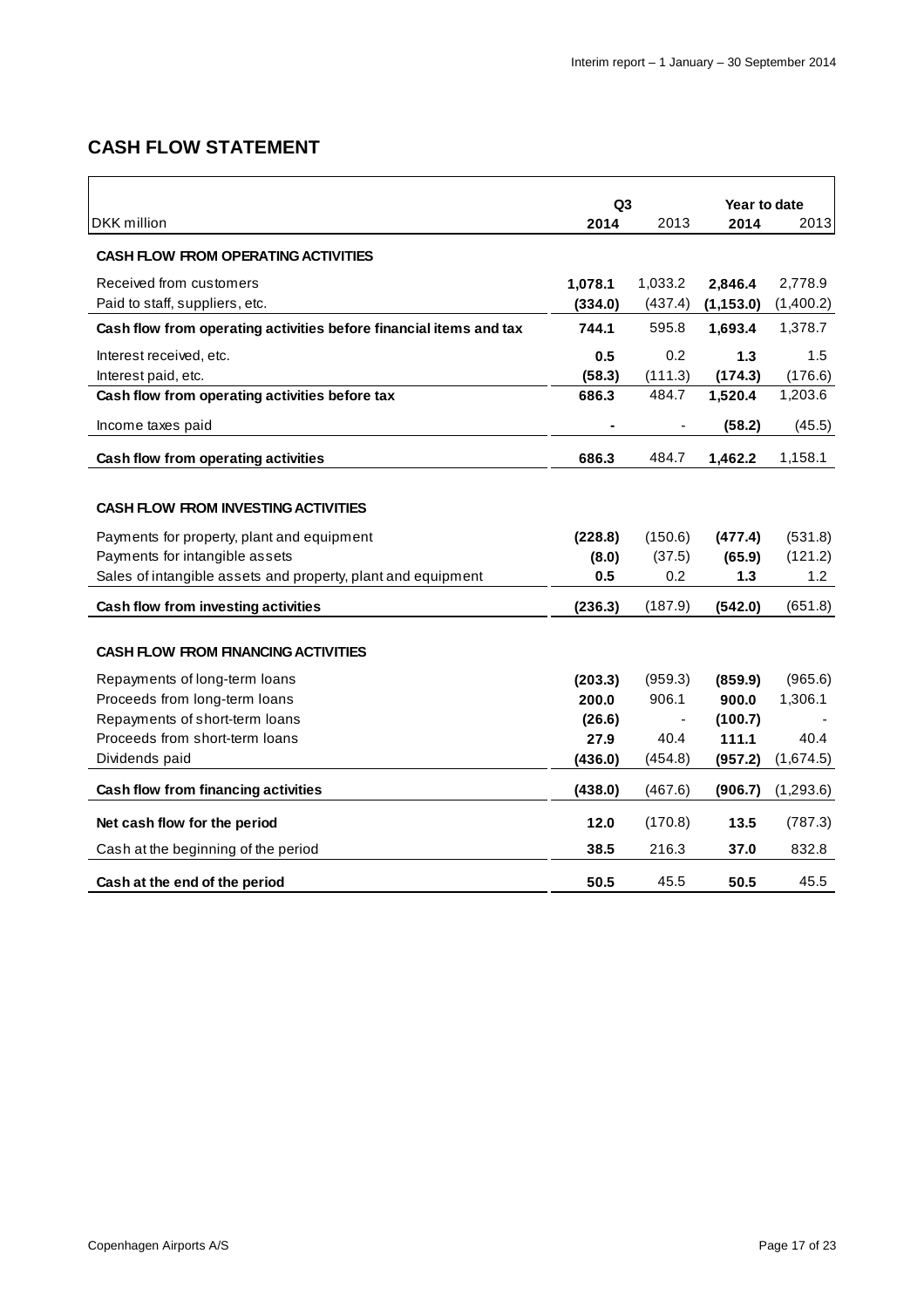## **STATEMENT OF CHANGES IN EQUITY**

DKK million

|                                                                                                                  | Share<br>capital             | Reserve for<br>hedging | Retained<br>earnings | Total     |
|------------------------------------------------------------------------------------------------------------------|------------------------------|------------------------|----------------------|-----------|
| Equity at 1 January 2013                                                                                         | 784.8                        | (137.0)                | 2,954.4              | 3,602.2   |
| Comprehensive income for the period<br>Net profit for the period                                                 | $\frac{1}{2}$                |                        | 768.0                | 768.0     |
|                                                                                                                  |                              |                        |                      |           |
| Other comprehensive income<br>Value adjustments of hedging instruments                                           |                              | 22.0                   |                      | 22.0      |
| Value adjustments of hedging instruments transferred to                                                          |                              |                        |                      |           |
| financial income and expenses in the income statement                                                            |                              | (1.3)                  |                      | (1.3)     |
| Total other comprehensive income                                                                                 | $\blacksquare$               | 20.7                   | $\blacksquare$       | 20.7      |
| Total comprehensive income for the period                                                                        | $\blacksquare$               | 20.7                   | 768.0                | 788.7     |
| <b>Transactions with owners</b>                                                                                  |                              |                        |                      |           |
| Dividends paid                                                                                                   | $\overline{a}$               |                        | (1,674.6)            | (1,674.6) |
| <b>Total transactions with owners</b>                                                                            |                              |                        | (1,674.6)            | (1,674.6) |
|                                                                                                                  |                              |                        |                      |           |
| Equity at 30 September 2013                                                                                      | 784.8                        | (116.3)                | 2,047.8              | 2,716.3   |
|                                                                                                                  |                              |                        |                      |           |
|                                                                                                                  |                              |                        |                      |           |
| Equity at 1 January 2014                                                                                         | 784.8                        | (140.1)                | 2,255.9              | 2,900.6   |
| Comprehensive income for the period                                                                              |                              |                        |                      |           |
| Net profit for the period                                                                                        |                              |                        | 761.0                | 761.0     |
|                                                                                                                  |                              |                        |                      |           |
| Other comprehensive income                                                                                       |                              |                        |                      |           |
| Reduction of corporate tax rate from 25% to 22% at the<br>beginning of 2014                                      |                              | (5.6)                  |                      | (5.6)     |
| Value adjustments of hedging instruments                                                                         |                              | 158.6                  |                      | 158.6     |
|                                                                                                                  |                              |                        |                      |           |
| Value adjustments of hedging instruments transferred to<br>financial income and expenses in the income statement |                              |                        |                      | (249.7)   |
| Total other comprehensive income                                                                                 | ÷,                           | (249.7)<br>(96.7)      |                      | (96.7)    |
|                                                                                                                  |                              |                        |                      |           |
| Total comprehensive income for the period                                                                        | ÷,                           | (96.7)                 | 761.0                | 664.3     |
| <b>Transactions with owners</b>                                                                                  |                              |                        |                      |           |
| Dividends paid                                                                                                   | $\qquad \qquad \blacksquare$ |                        | (957.2)              | (957.2)   |
| <b>Total transactions with owners</b>                                                                            | ä,                           |                        | (957.2)              | (957.2)   |
| Equity at 30 September 2014                                                                                      | 784.8                        | (236.8)                | 2,059.7              | 2,607.7   |

#### **Dividend**

At the Annual General Meeting held on 8 April 2014, the shareholders approved the resolution proposed by the Board of Directors of a dividend in respect of 2013 of DKK 521.2 million, or DKK 66.41 per share. Based on the interim profit for the six months ended 30 June 2014, an interim dividend of DKK 436.0 million, equivalent to DKK 55.56 per share, was paid on 18 August 2014.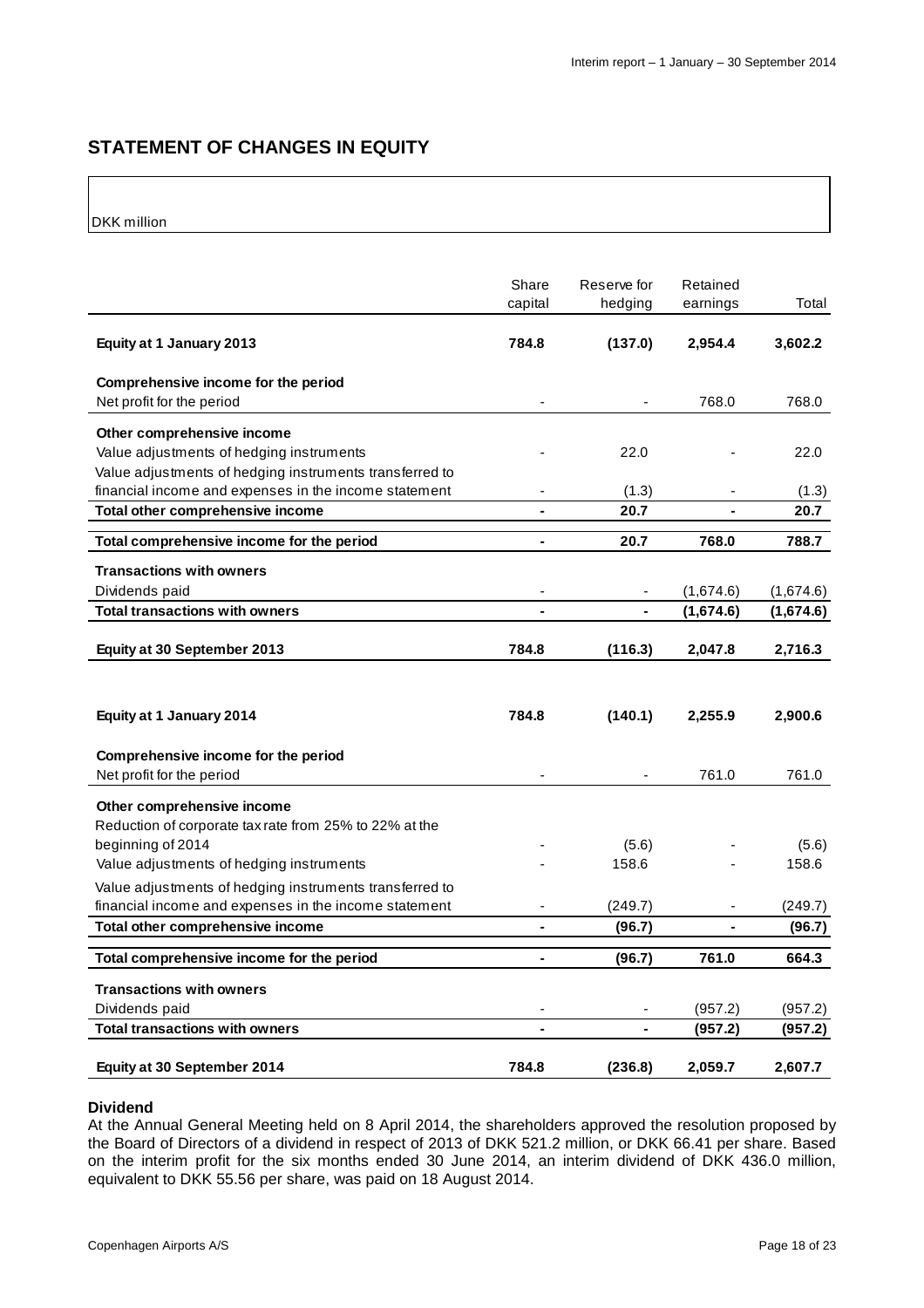## **NOTES TO THE FINANCIAL STATEMENTS**

#### **NOTE 1: Basis of preparation**

CPH is a public limited company domiciled in Denmark and listed on NASDAQ OMX Copenhagen.

The interim report comprises the condensed consolidated financial statements of Copenhagen Airports A/S.

The interim report is presented in accordance with international accounting standard IAS 34 Interim Financial Reporting and additional Danish disclosure requirements for the interim reports of listed companies.

#### **Significant accounting estimates**

The estimates made by CPH in the determination of the carrying amounts of assets and liabilities are based on assumptions that are subject to future events. These include, among other things, estimates of the useful lives of non-current assets, their residual values and assessments of the need for write-downs based on estimates of cash flows and discount factors. For a description of risks and accounting estimates, see pages 24-26 and page 35 of the Annual Report for 2013, where it is clarified which notes contain significant estimates and judgments.

#### **Accounting policies**

The accounting policies applied in the interim report are unchanged from those applied in the 2013 Annual Report. The 2013 Annual Report was prepared in accordance with International Financial Reporting Standards (IFRS) as adopted by the EU. For further information, see page 35 of the 2013 Annual Report, where it is clarified which notes contain accounting policies, and the summary of significant accounting policies on pages 43 and 44.

#### **NOTE 2: Segmental information**

See the statement of segment revenue and profit in "Management's operating and financial review for the interim period 1 January – 30 September 2014" on page 9.

#### **NOTE 3: Property, plant and equipment**

#### **Purchases and sales of property, plant and equipment**

In the first nine months of 2014, CPH invested DKK 543.3 million in intangible assets and property, plant and equipment (2013: DKK 653.0 million). Major investments include renewal of aircraft stands, enhancing maintenance of roads, extension of Pier C, enhancing the fire training area, self boarding bridges, vehicles, renewal and improvement of baggage area, IT systems and other minor projects.

In the first nine months of 2014, other fixtures and equipment were sold totalling DKK 1.3 million (2013: DKK 1.2 million).

#### **Contracts and other commitments**

As of 30 September 2014, CPH had entered into contracts to build and maintain facilities and other commitments totalling DKK 244.4 million (31 December 2013: DKK 261.1 million). Major commitments include contracts concerning vehicles, replacement of flight bridges and renewal of stands, HPFI replacements, runways and other facilities.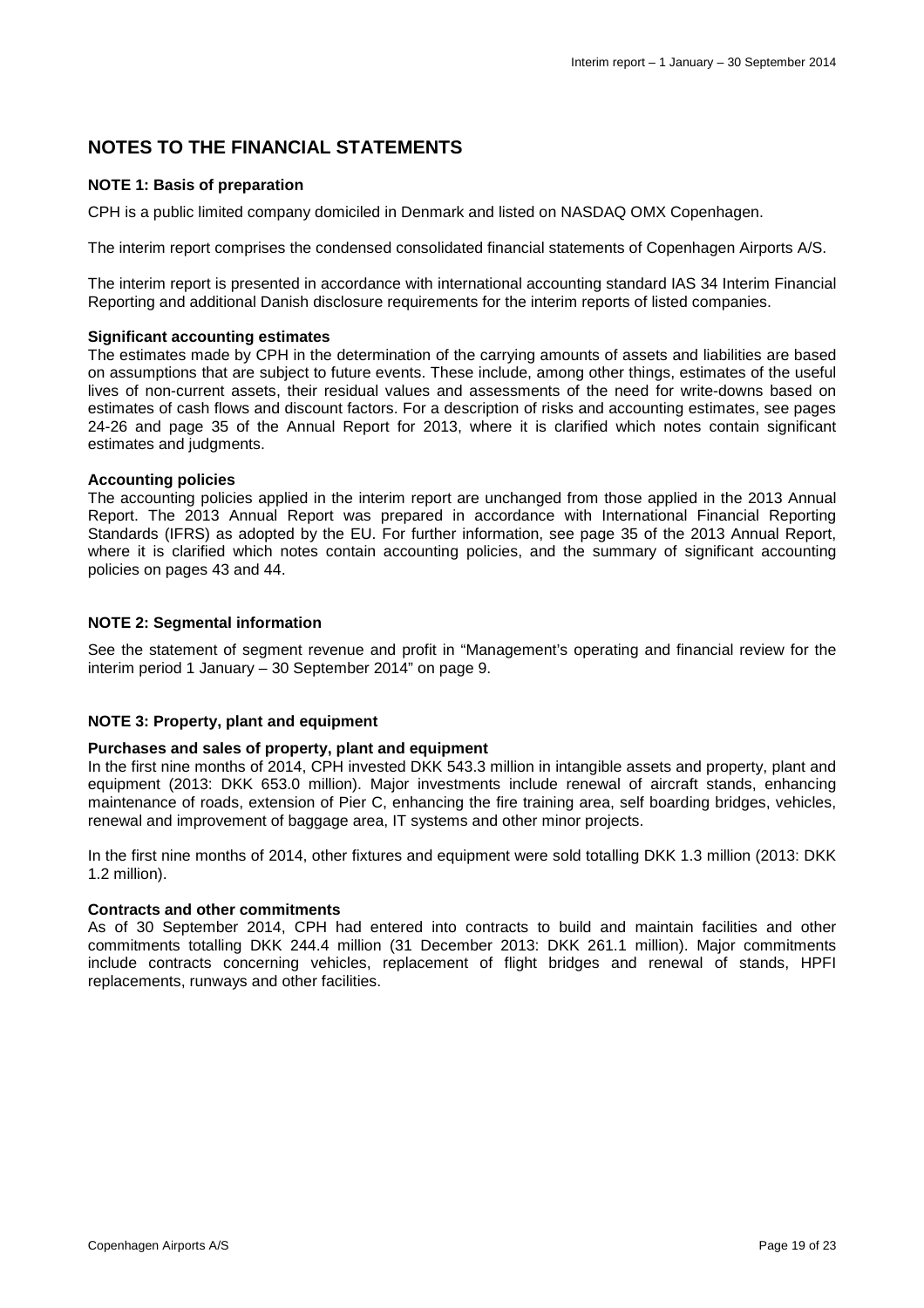**Carrying amount Fair value\*** 

#### **NOTE 4: Financial institutions**

| Financial institutions and other loans are recognised in the balance sheet as<br>follows | <b>30 Sept.</b><br>2014 | 31 Dec<br>2013 |
|------------------------------------------------------------------------------------------|-------------------------|----------------|
| Non-current liabilities                                                                  | 4.535.1                 | 4.173.1        |
| Current liabilities                                                                      | 41.6                    | 30.8           |
| Total                                                                                    | 4.576.7                 | 4,203.9        |

#### **CPH has the following loans as at 30 September:**

| Loan                                  | <b>Currency floating</b> | Fixed/   | <b>Maturity date</b> | 30 Sept.<br>2014 | 31 Dec.<br>2013 | 30 Sept.<br>2014 | 31 Dec.<br>2013 |
|---------------------------------------|--------------------------|----------|----------------------|------------------|-----------------|------------------|-----------------|
|                                       |                          |          |                      |                  |                 |                  |                 |
| Overdraft                             | <b>DKK</b>               | Floating |                      | 27.9             | 17.5            | 27.9             | 17.5            |
| RD (DKK 151 million)**                | <b>DKK</b>               | Fixed    | 31 Mar. 2020         | 66.1             | 74.0            | 66.1             | 74.0            |
| RD (DKK 64 million)**                 | <b>DKK</b>               | Fixed    | 23 Dec. 2032         | 59.4             | 61.4            | 59.4             | 61.4            |
| Nordea Kredit**                       | <b>DKK</b>               | Floating | 30 Dec. 2039         | 450.9            | 450.9           | 451.9            | 451.9           |
| Danske Bank                           | <b>DKK</b>               | Floating | 29 Mar. 2016         |                  | 150.0           |                  | 150.0           |
| Danske Bank                           | <b>DKK</b>               | Floating | 2 Apr. 2019          | 200.0            |                 | 200.0            |                 |
|                                       |                          |          |                      |                  |                 |                  |                 |
| USPP bond issue (USD 100 million) USD |                          | Fixed    | 27 Aug. 2015         | 591.5            | 541.3           | 613.3            | 577.7           |
| USPP bond issue (USD 100 million) USD |                          | Fixed    | 27 Aug. 2018         | 591.5            | 541.3           | 648.5            | 606.0           |
| USPP bond issue (USD 100 million) USD |                          | Fixed    | 29 Jun. 2018         | 591.5            | 541.3           | 644.0            | 586.1           |
| USPP bond issue (USD 147 million) USD |                          | Fixed    | 29 Jun. 2020         | 869.5            | 795.7           | 970.2            | 874.0           |
| USPP bond issue (USD 160 million) USD |                          | Fixed    | 22 Aug. 2023         | 946.5            | 866.0           | 918.2            | 814.1           |
|                                       |                          |          |                      |                  |                 |                  |                 |
| USPP bond issue (GPB 23 million)      | <b>GBP</b>               | Fixed    | 29 Jun. 2020         | 220.3            | 205.1           | 243.3            | 215.1           |
| Total                                 |                          |          |                      | 4,615.1          | 4,244.5         | 4,842.8          | 4,427.8         |
|                                       |                          |          |                      |                  |                 |                  |                 |
| Loan costs for amortisation           | <b>DKK</b>               |          |                      | (38.4)           | (40.6)          | (38.4)           | (40.6)          |
| Total                                 |                          |          |                      | (38.4)           | (40.6)          | (38.4)           | (40.6)          |
|                                       |                          |          |                      |                  |                 |                  |                 |
| Total                                 |                          |          |                      | 4,576.7          | 4,203.9         | 4,804.4          | 4,387.2         |

\* The fair value of the financial liabilities is the present value of the expected future instalments and interest payments. The zero coupon interest rate for similar maturities plus credit cost based upon the present rating of the Company is used as the capitalisation rate.

\*\*CPH properties have been mortgaged for a total value of DKK 665.0 million (2013: DKK 665.0 million).

 The fixed rate USPP bonded loans of USD 607 million and GBP 23 million (2013: USD 607 million and GBP 23 million) were swapped to DKK on closing of contract, both in terms of principal and interest payments, through currency swaps.

 The interest rate risk in connection with the floating rate loan from Nordea Kredit is hedged through an interest rate swap until 2020.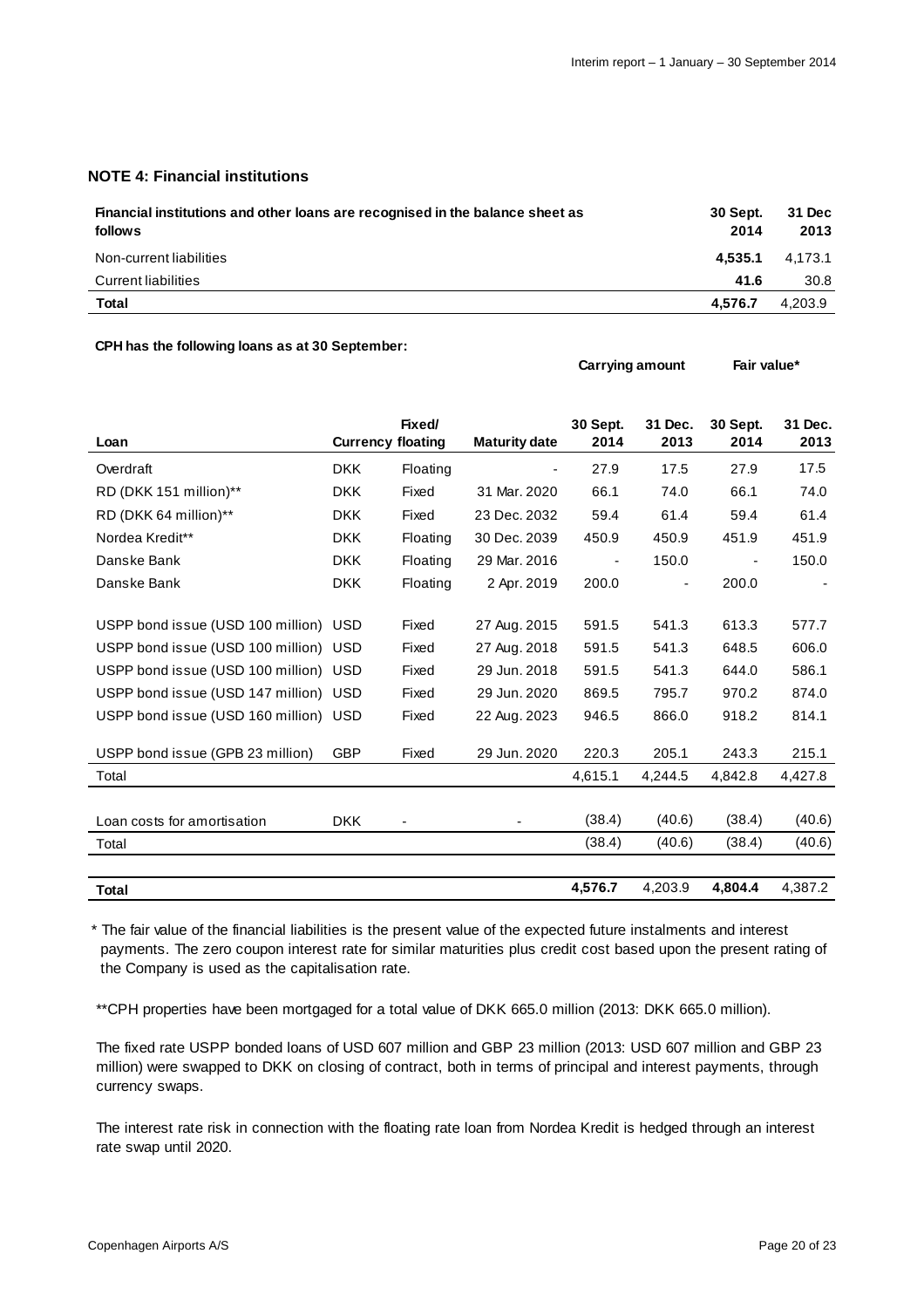#### **NOTE 5: Other payables**

|                                     | 30 Sept.<br>2014 | 31 Dec<br>2013 |
|-------------------------------------|------------------|----------------|
| Holiday pay and other payroll items | 219.5            | 216.8          |
| Interest payable                    | 37.7             | 36.1           |
| Other costs payable                 | 51.6             | 15.3           |
| Total                               | 308.8            | 268.2          |

#### **NOTE 6: Related parties**

CPH's related parties are the Ontario Teachers' Pension Plan (OTPP) and Macquarie European Infrastructure Fund III (MEIF3) cf. their controlling ownership interest in CPH, and the Board of Directors and Executive Management. See also notes 7, 18 and 28 in the 2013 Annual Report.

There are no outstanding balances with related parties.

#### **NOTE 7: Subsequent events**

No material events have occurred subsequent to the balance sheet date.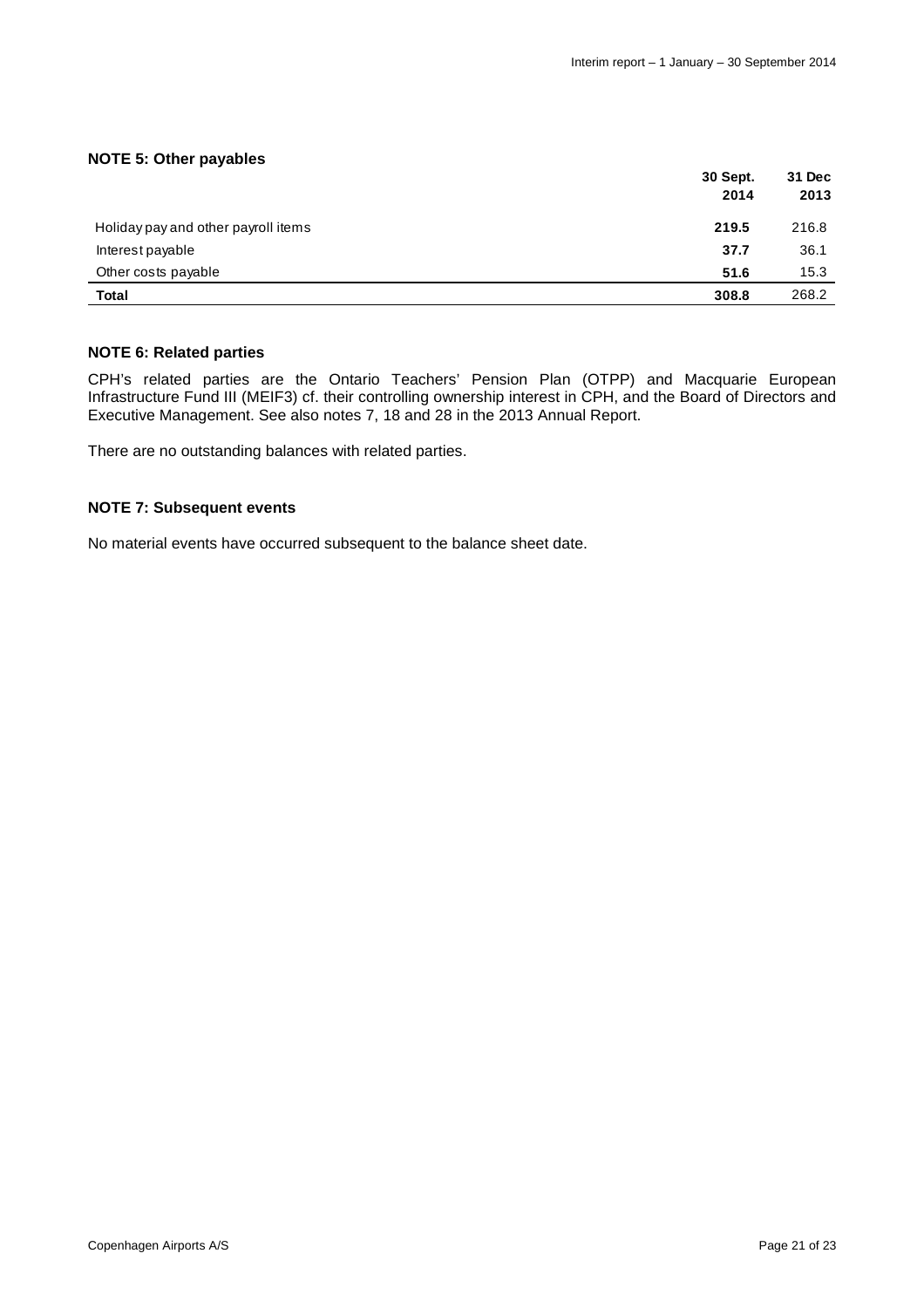## **MANAGEMENT'S STATEMENT AND AUDITORS' REPORT**

## **MANAGEMENT'S STATEMENT ON THE INTERIM REPORT**

The Board of Directors and the Executive Management have today considered and adopted the interim report for the period 1 January – 30 September 2014 of Copenhagen Airports A/S.

The interim report, which comprises the condensed consolidated financial statements of Copenhagen Airports A/S, is presented in accordance with IAS 34, Interim Financial Reporting as adopted by the EU and additional Danish disclosure requirements applying to interim reports of listed companies.

In our opinion, the interim report gives a true and fair view of the Group's assets, equity and liabilities and financial position at 30 September 2014 and of the results of the Group's operations and the Group's cash flows for the period 1 January – 30 September 2014 and Q3 2014. Moreover, in our opinion, the Management's Operating and Financial Review gives a true and fair view of developments in the Group's operations and financial position and describes the most significant risks and uncertainty factors that may affect the Group.

Besides what has been disclosed in the quarterly financial reports, no changes in the Group's most significant risks and uncertainties have occurred relative to what was disclosed in the annual report for 2013.

Copenhagen, 4 November 2014

#### **Executive Management**

Thomas Woldbye CEO

#### **Board of Directors**

| Lars Nørby Johansen<br>Chairman | David Stanton<br>Deputy Chairman | Simon Geere<br>Deputy Chairman |
|---------------------------------|----------------------------------|--------------------------------|
| John Bruen                      | Janis Kong                       | Chris Ireland                  |
| <b>Stig Gellert</b>             | Ulla Thygesen                    | Jesper Bak Larsen              |